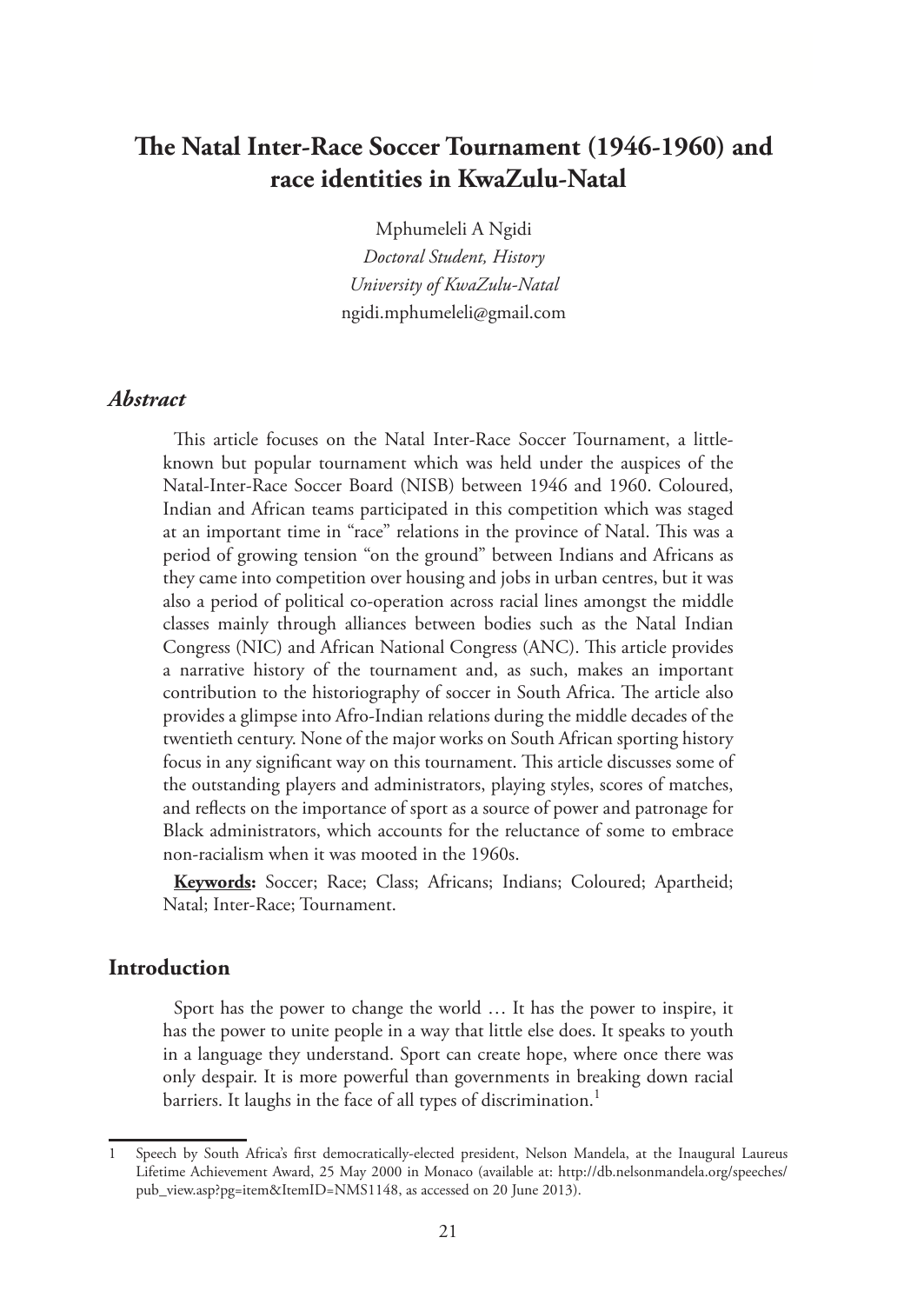#### Nelson Mandela, 2000

The little-known Natal Inter-Race Soccer Tournament was played under the auspices of the Natal Inter-Race Soccer Board (NISB) between 1946 and 1960 against the background of tensions between Africans and Indians. Existing tensions between Africans and Indians was a victory of the National Party in 1948 in an attempt to rigorously enforce a policy of racial segregation that was known as apartheid, and the attempt by Black<sup>2</sup> political elites to foster contact across race lines. This tournament, described by one contemporary as the "most coveted trophy in Natal non-European soccer"',3 has been largely ignored in the historiography of South African sport. These games attracted large multiracial (some would prefer the term "non-racial" as it implies the non-recognition of race) crowds.4 The term multi-racial is used here because the Inter-Race Soccer Tournament recognised that race was a key feature around the composition of teams, hence the name Inter-Race. Not only did the NISB organise the tournament among Natal teams, but every few years it selected a non-racial team comprising of Indian, African and Coloured players to represent Natal against a similarly selected team from the Transvaal.

While most studies of the 1950s focus on politics or the struggles around education, work and housing, this study on the Inter-Race Tournament broadens the subject of history and complements existing South African history. While the focus is on providing a narrative account of the tournament, given that one of the aims of the tournament was to improve race relations, one of the concerns of this article is the extent to which, if any, the tournament succeeded in creating cross-race contact among players, administrators and spectators.

### **Formation of the Natal Inter-Race Soccer Board (NISB)**

The NISB was formed in 1946, two years before the National Party came to power and implemented its policy of apartheid. The Natal African Football

<sup>2</sup> The term Black came into usage in the 1960s and 1970s to refer to Africans, Indians and Coloureds in relation to Whites. Previously, the term "non-White" or non-European was applied.

<sup>3</sup> Anon., "Inter-race soccer begins today", *The Leader*, 14 August 1948, p. 11.

<sup>4</sup> For the purpose of this study, the key point is that while there is no agreement on the exact definition of "race" and while I agree that race does not have a biological significance and should not be essentialised, "race" is a social category that has meaning and significance in given contexts. Thus, Garner concludes that the object of study should not be "race" itself, but the process by which it becomes meaningful in a particular context. S Garner, *Racisms. An introduction* (London, Sage, 2010), p. 18.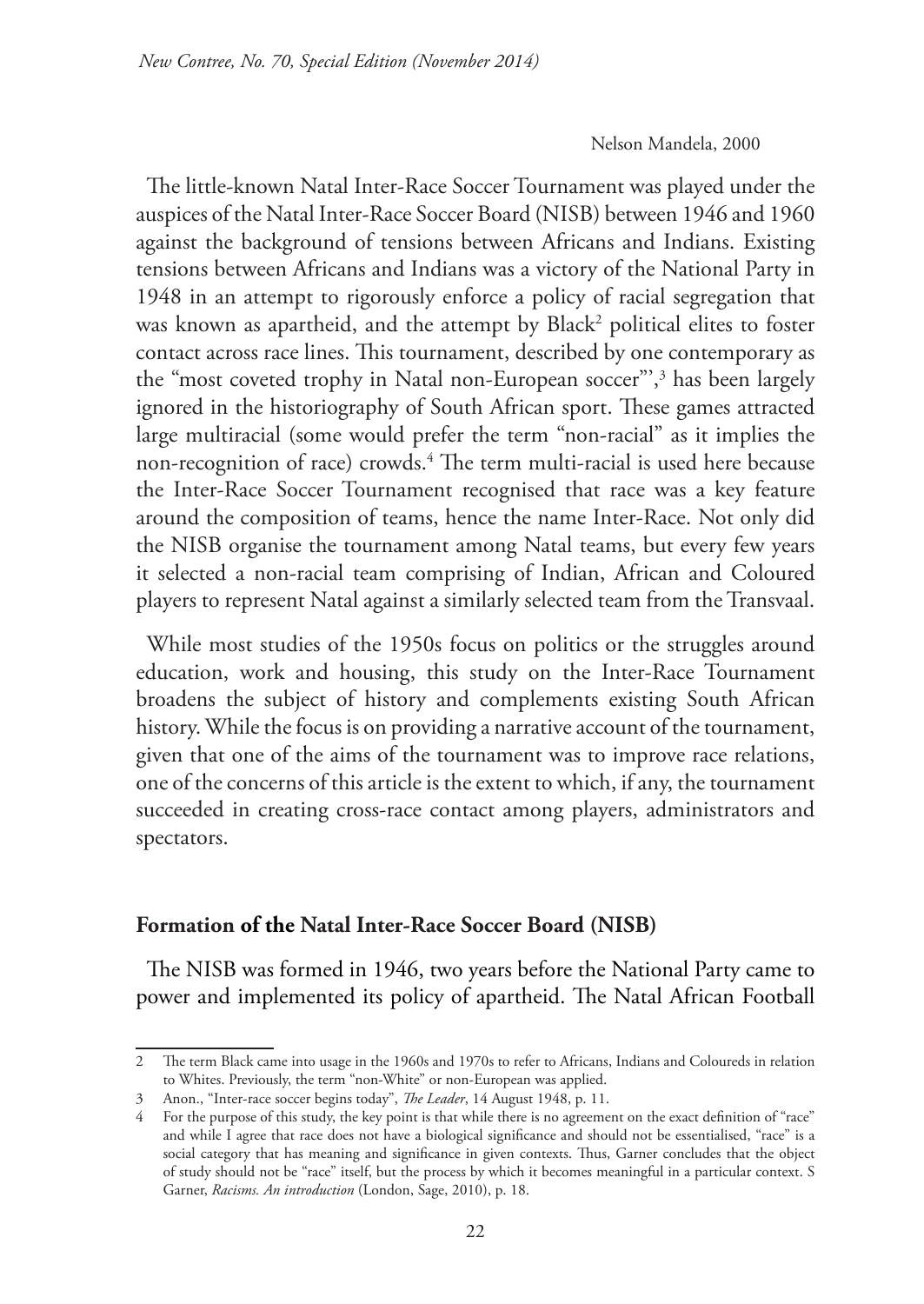Association (NAFA), Natal Indian Football Association (NIFA) and the Natal Coloured Football Association (NCFA) were equal partners in the NISB. The two key promoters of Inter-Race soccer in Natal were the Reverend Bernard Sigamoney, a Natal-born Indian Anglican pastor and trade union organiser from Johannesburg and Inkosi (Chief) Albert Luthuli.<sup>5</sup>

Luthuli is the better known of the two. He is a South African icon and a Nobel Peace Prize winner.6 His involvement in the NISB appears to have been his last major contribution to sport as he became more and more involved in the ANC and spearheaded the anti-apartheid struggle. He did not disappear completely from soccer but continued to hold ceremonial posts as "patron" of organisations such as the Durban and District African Football Association (DDAFA), the South African Football Association (SAFA) and the South African Soccer Federation (SASF).

Aside from Luthuli, the other individual whose name is synonymous with the NISB formation, Reverend Bernard Lazarus Emmanuel (BLE) Sigamoney (1888-1963), was a political activist, Christian minister, champion of nonracial sport, trade unionist, and educator who to this day is regarded as "Durban's most significant socialist and Indian trade unionist". Sigamoney, a grandson of indentured migrants, taught at Estcourt Indian High School and St Aidan's School in Durban. He served as the first secretary of the Indian Workers Industrial Union in 1917 and was also a sports administrator and a prominent boxing promoter in Durban until 1922 when he "retired" from politics and studied for four years to become an Anglican pastor in Lincolnshire, England.7 Sigamoney was instrumental in forming the Transvaal Inter-Race Soccer Board in 1935 where he worked with the likes of Dr Williamson Godfrey, Dr Ray E Phillips, Dr Dexter Taylor, Dr Xuma, PS Joshi, KH Tavaria, and Solomon Sonoane to organise "friendly" soccer matches between Africans, Indians, and Coloureds - one such being the annual Inter-Race Soccer Tournament competing for the "Reverend Sigamoney Trophy".8

<sup>5</sup> See Inkosi Albert Luthuli Museum's website. A Luthuli, president of the ANC 1952 to 1967 and Nobel Peace Prize winner, was a key figure in soccer during the 1930s. He was elected as the vice-presidency of the Durban and District Native Football Association in 1929 and served as secretary and treasurer of the South African Football Association (SAFA) in 1932.

<sup>6</sup> For a critical biography of Luthuli, see S Couper, *Albert Luthuli: Bound by faith* (Scottsville, University of KwaZulu-Natal Press, 2010).

<sup>7</sup> A Desai and G Vahed, *Inside Indian indenture. A South African story, 1860-1914* (Cape Town, HSRC Press, 2010), pp. 69-77, pp. 110-115.

<sup>8</sup> TISB officials were G Ballendin (president), W Ernest (vice-president), Dr R Phillips (treasurer) and S Sonoane (secretary). W Ernest, "Inter-Race soccer in the Transvaal", *South African Soccer Federation, Souvenir Brochure* (Durban, 1952), p. 51.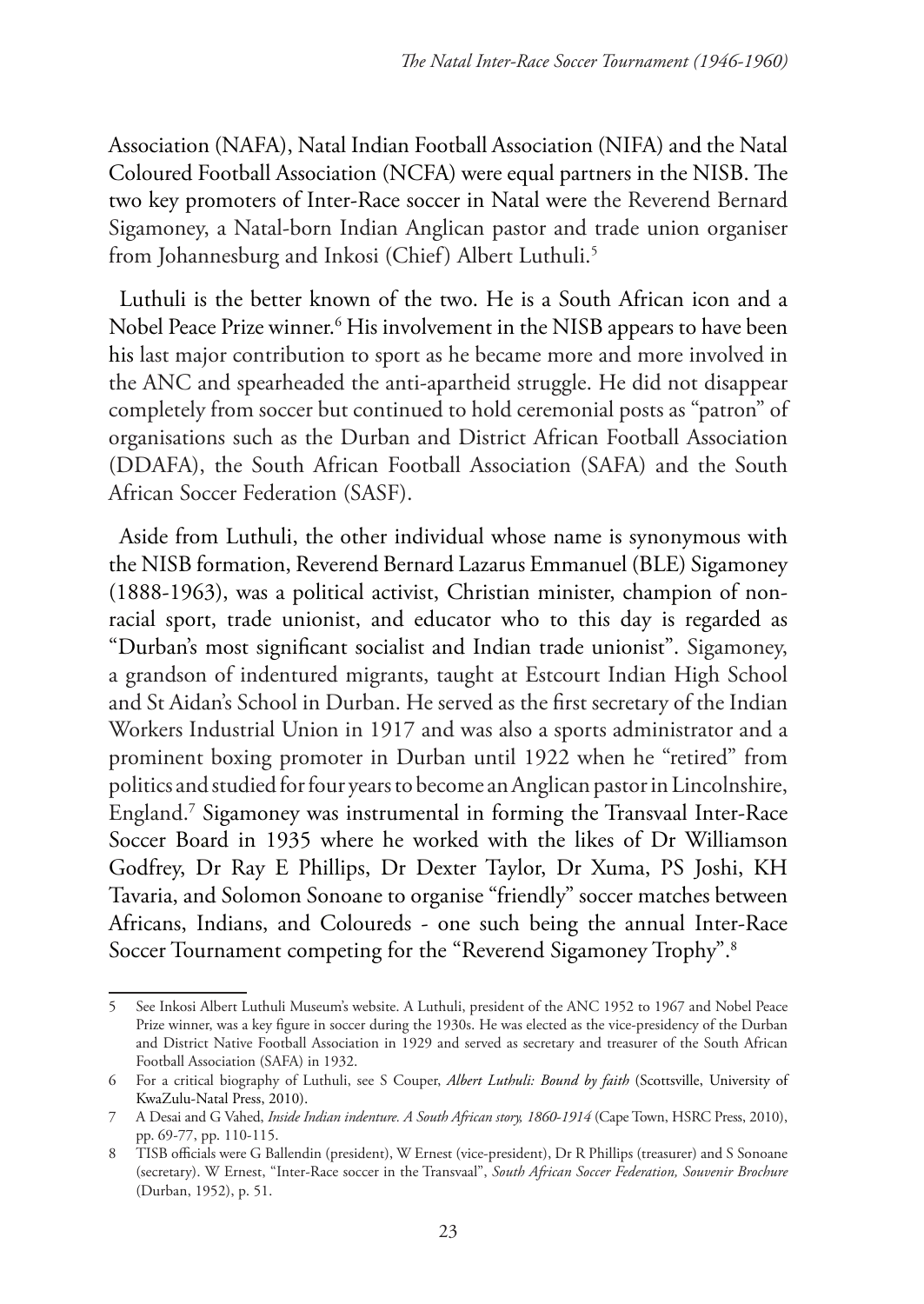Others who played an integral part in the formation of the NISB such as Eddie Rooks, president of NCFA, CW Nxumalo who was elected NISB president in 1949, played secondary fiddle to Luthuli and Sigamoney. The NISB held its first Annual General Meeting (AGM) in April 1946. This meeting emphasised that the NISB was "responsible for the promotion of inter-race soccer matches between the various Non-European", race groups.<sup>9</sup> The meeting was also attended by George Singh, EP Naidoo and SL Singh of NIFA,10 CG Montgomery, EG Rooks and AF Woods of NCFA, while NAFA was represented by LB Msimang, AC Maseko and EE Ntombela.11 Alfred James Abraham was also active in the formation of the NISB.<sup>12</sup>

#### **Broader context**

According to Alegi, sport administrators from Natal played an important role in "transforming sport into a potent force for racial integration, equality, and human rights".13 The attempts by sporting political figures to forge race unity preceded similar attempts of politicians. For example, cricketers undertook negotiations from 1945 to 1947 that culminated in the formation of a national body that organised matches between Africans, Indians and Coloureds during the 1950s for the Christopher Trophy.<sup>14</sup> As far as soccer is concerned, an Inter-Race Soccer Board was formed in 1935. In the Transvaal, Indian, African, and Coloured football teams competed for the Godfrey Trophy and from 1952 to 1966 a biennial national Inter-Race tournament called the AI Kajee Cup was organised under the aegis of the non-racial South African Soccer Federation (SASF).15 Apartheid became the

<sup>9</sup> Anon., "Inter-Race Soccer board meeting", *The Leader*, 20 April 1946, p. 6. The first NISB officials were Eddie G Rooks (president), AC Maseko (vice-president), George Singh (secretary / treasurer), Wolpert and Abrahams (auditors) and Dr DDT Jabavu (patron).

<sup>10</sup> At the NIFA's AGM in March 1946, R Kallie (president), M Govender (treasurer), and AC Naidoo (secretary) were elected, while SL Singh, G Singh and EP Naidoo were NISB delegates. Anon., "Soccer coaches needed", *The Leader*, 16 March 1946, p. 6.

<sup>11</sup> Anon., "Inter-Race Soccer board meeting", *The Leader*, 20 April 1946, p. 6.

<sup>12</sup> Anon., "Inter-Race Soccer official dies'", *The Graphic*, 16 January 1953, p. 2. "Alf", as he was affectionately known, was the NCFA treasurer and was vice-president of the organisation at the time of his death on 31 December 1952.

<sup>13</sup> P Alegi, "The Football Heritage Complex: History, tourism, and development in South Africa", *Africa Spectrum*, 41(3), 2006, pp. 415-426.

<sup>14</sup> A Desai, K Reddy, V Padayachee, and G Vahed, *Blacks in Whites: A Century of Sporting Struggles in Kwazulu Natal*, *1880–2002* (University of Natal Press, Pietermaritzburg, 2002), pp. 206-210.

<sup>15</sup> P Alegi, *Laduma! Soccer, politics and society in South Africa* (Scottsville, University of KwaZulu-Natal Press,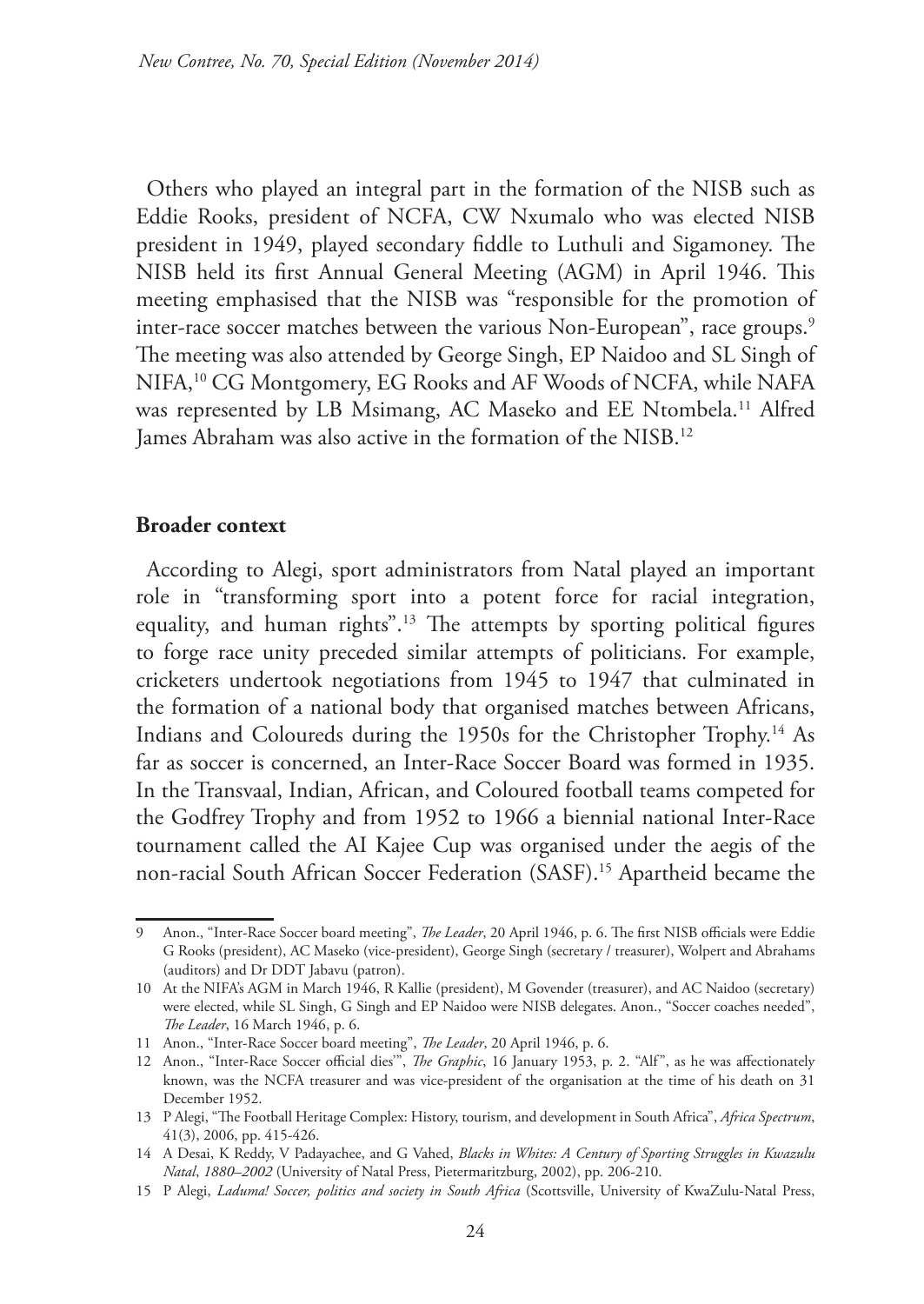driving factor towards the establishment of inter-racial organisations such as SASF which was formed by African, Coloured and Indian soccer officials in Durban on 30 September 1951. Alegi observes that the formation of SASF "formalised ties" and hence "strengthened different segments of black sport".16 Industrialisation, urbanisation, and racial segregation contributed to soccer's growth as a popular pastime and to the particular form it took.

Soccer also became a means to bridge the class divide. Most sport was controlled by elites. In fact, there was a strong link between elites and the organisation of sport. Class was central to the way in which sport and other recreational activities developed in Natal as there were alliances which linked "teachers, political leaders, business people, clerics, petty bourgeoisie and workers".17 An alliance existed between teachers, political leaders, businesspeople, clerics, petty bourgeoisie and workers. In important matches sport administrators often led their teams onto the field in proud parade.18 Luthuli saw soccer as a form of popular culture that cut across class, regional, and generational lines, and an activity that could assist to "build political alliances between Durban's mostly Zulu urban workers, rural migrants and mission-educated elites".19 Luthuli in his autobiography, *Let my people go,* stated "I think what has attracted me as much as the game has been the opportunity to meet all sorts of people, from the loftiest to the most disreputable".<sup>20</sup>

The NISB emerged at the same time as Black political movements assumed national prominence and membership often overlapped. In fact, the NISB, which aimed to bridge the racial divide in sport between Africans, Indians and Coloureds in Natal, was ahead of the political movements which followed separate trajectories until Dr Monty Naicker gained control of the NIC in 1945 and Dr Yusuf Dadoo took control of the TIC. Naicker and Dadoo actively sought to work with the ANC and in a joint declaration issued on 9 March 1947, Dr AB Xuma, president-general of the ANC, together with Naicker and Dadoo committed themselves to "working out a practical basis of co-operation between national organisations of the non-European peoples".21

<sup>2004),</sup> pp. 108-109.

<sup>16</sup> P Alegi, *Laduma! Soccer, politics...,* p*.* 88.

<sup>17</sup> B Magubane, *Sports and politics in an urban African community: A case study of African voluntary organizations* (Master of Social Science [Sociology], University of Natal, 1963), p. 53.

<sup>18</sup> B Magubane, *Sports and politics in an urban African community...,* p. 53.

<sup>19</sup> P Alegi, "Sport, race and liberation before apartheid…", *Africa Spectrum*, 41(3), 2006, p. 419.

<sup>20</sup> A Laverty*,* "Sports diplomacy and apartheid South Africa" (available at: http://theafricanfile.com/politicshistory/ sports-diplomacy-and-apartheid-south-africa/, as accessed on15 July 2012).

<sup>21</sup> A Desai, and G Vahed, *Monty Naicker. Between reason and treason* (Scottsville, Shuter and Shooter, 2010), pp. 240-268.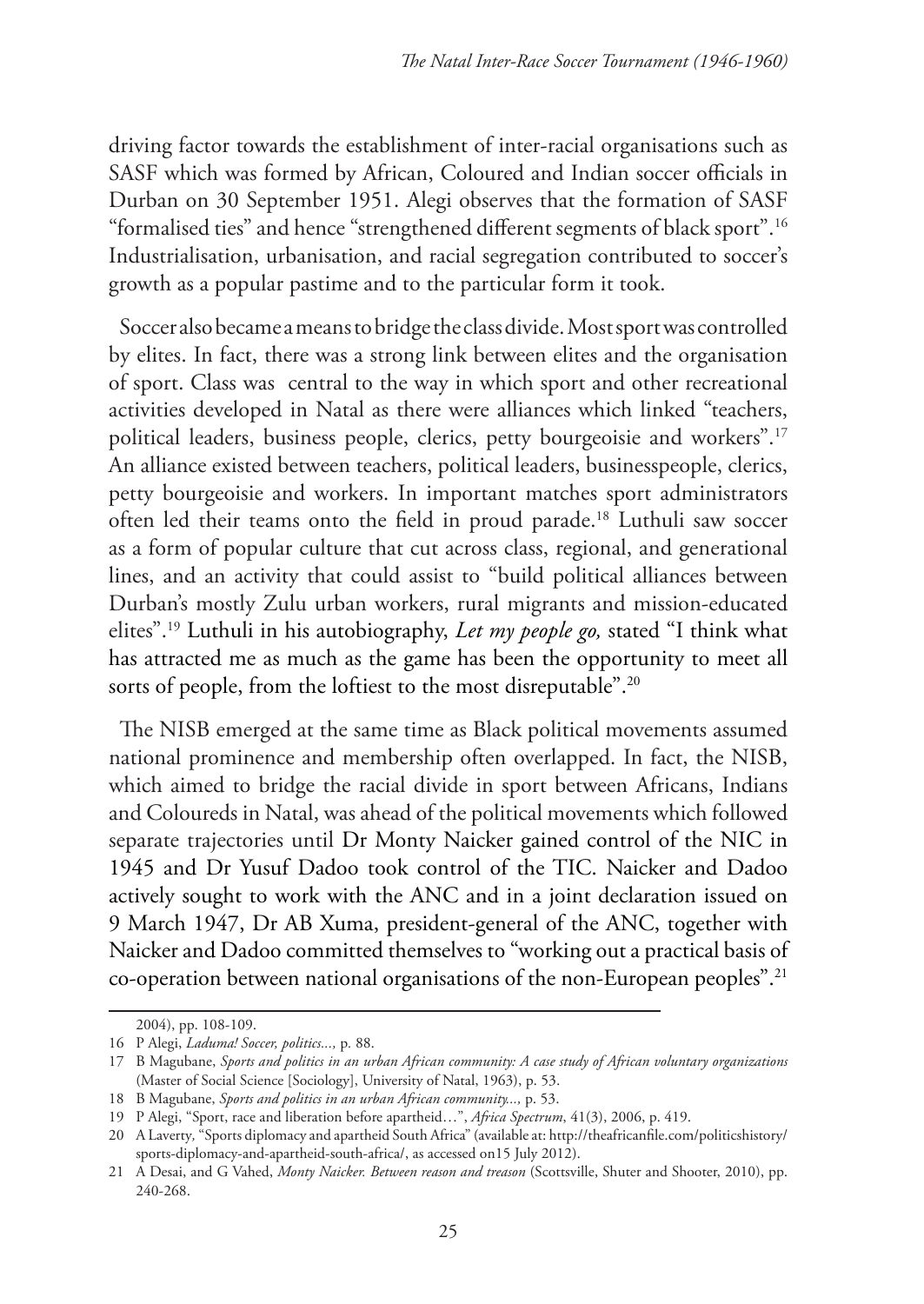This paved the way for the non-racial struggles of the 1950s.

## **Soccer in Natal: A brief history pre-1946**

Soccer was an integral part of African lives in Natal and "came to be a mainstay of black sporting experience" in urban areas. The 'famous'" Bush Bucks Football Club was formed at Ifafa mission, south of Durban, in 1902.<sup>22</sup> The sport's popularity increased and as the numbers of Africans staying in the city grew, so did the demand for facilities. CP Layman, manager of the Native Affairs Department (NAD) wrote to the Town Clerk in 1929 that there was an "increasing demand for additional facilities for sport … amongst the Natives of the Borough". He added that soccer was the most popular sport amongst Africans. Twenty clubs were affiliated to the Durban and District Native Football Association (DDNFA) which had been formed in 1907 (formally constituted in 1916).23 The DDNFA was South Africa's first major African urban football organisation.24 In the 1920s and 1930s educated Africans such as Charles and William Dube, who were the brothers of the first ANC President and founder of the *Ilanga* newspaper, John Dube, as well as Nkosi Albert Luthuli, played important roles in the organisation of soccer in Natal.<sup>25</sup> NAFA was formed in 1920. By 1933, the DDNFA had three subunions: Central (30 teams), North Coast (eight) and South Coast (seven). The association catered for players covering the area between the coast and Inchanga and from Tugela to Umtavuna, including Zululand.26 The games drew around 5000 spectators each week. A rival Durban Bantu Football Association (DBFA) came into being in 1932.<sup>27</sup>

Soccer was popular amongst Indians from the 1890s. A Natal Indian Football Association (NIFA) was formed in 1886 with four members, namely. Union Jacks, Eastern Stars, Yorkshire and Western Stars.<sup>28</sup> The Durban and

<sup>22</sup> P Alegi, *Laduma! Soccer, politics...,* p. 1.

<sup>23</sup> CP Layman, Manager, Native Affairs Department, to Town Clerk, 30 January 1929. NA, 3/DBN, 4/1/2/1165, 352. G Vahed, "The control of African leisure time in Durban during the 1930s", *Journal of Natal and Zulu History,*  18, 1998, pp. 67-123, p. 80.

<sup>24</sup> P Alegi, "The Football Heritage Complex…," *Africa Spectrum*, 41(3), 2006, p. 420.

<sup>25</sup> J Nauright, *Sport, cultures and identities in South Africa* (Cape Town, David Philip, 1997), p. 106.

<sup>26</sup> PD Mashao, General-Secretary, Durban and Districts Football Association, to Manager, Municipal native Affairs Department, 11 December 1933. NA, 3/DBN, 4/1/2/1165, 352. G Vahed, "The control of African leisure time", p. 85.

<sup>27</sup> NA, 3/DBN, 4/1/3/1606, 352(1), D Evans to Councillor JL Farrell, Chairman, Native Administration Committee, 31 January 1935. G Vahed, "The control of African leisure time", *Journal of Natal and Zulu History,*  18, 1998, pp. 67-123.

<sup>28</sup> CG Henning, *Indentured Indians in Natal, 1860 – 1917* (New Delhi, Promilla and Company Publishers, 1993), p. 136.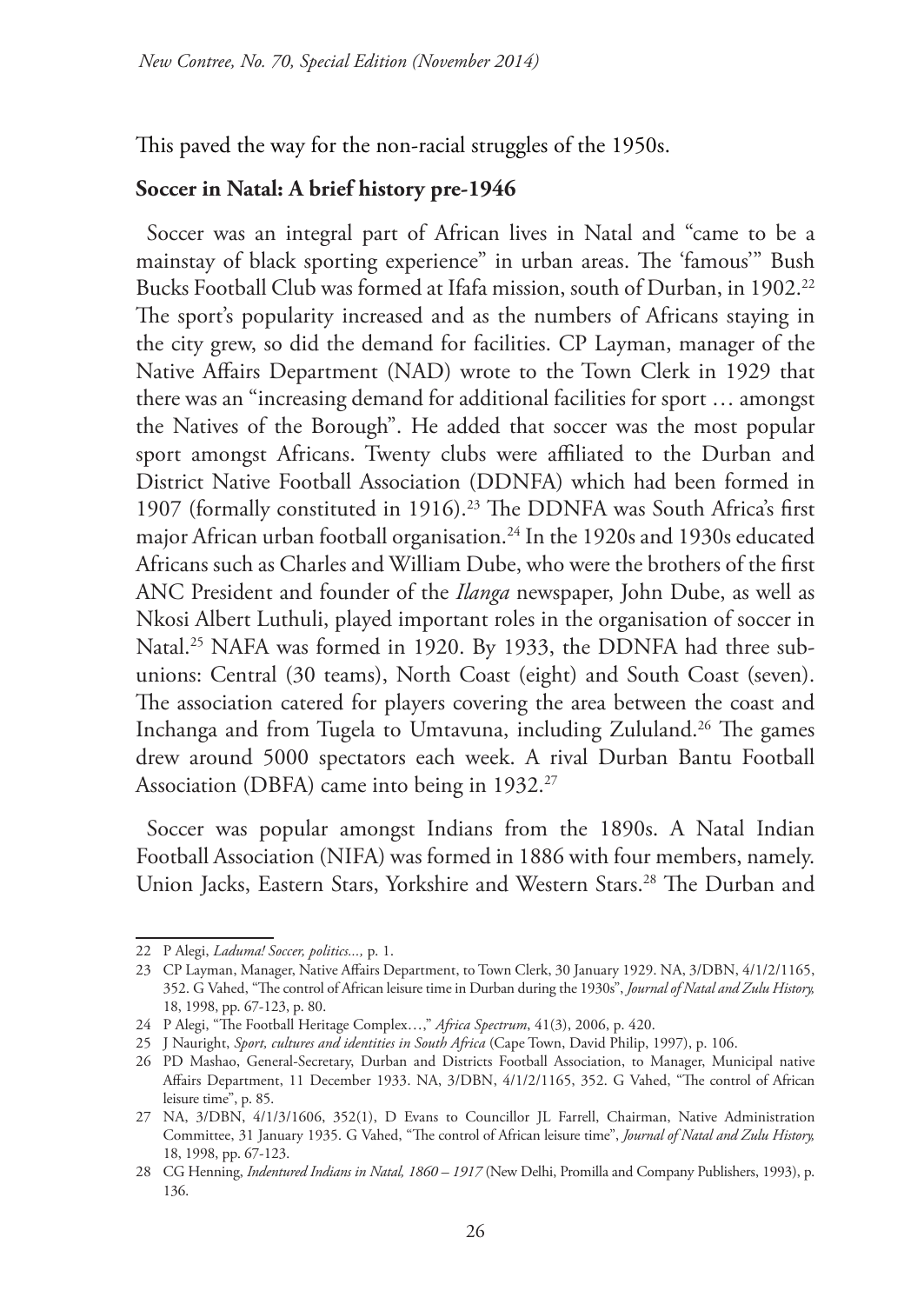District Indian Football Association (DDIFA) was formed in 1892, while Mayville (1902) and South Coast (1914) formed separate associations. There were around 40 clubs and 1000 members in Durban by 1912.<sup>29</sup> The Indian political leader Mohandas K. Gandhi even organised soccer teams in Indian "communities, or ashrams, which he set up".30 In 1910 a historic match was staged on a barren surface at the Johannesburg Rangers Mayfair ground between a "team of Passive Resisters" from Pretoria and their Johannesburg counterparts.31 Educated and business elites such as Albert Christopher, BLE Sigamoney, EM Paruk and S Emammally were prominent in a number of organisations and were influential in shaping sports associations.

There was an ongoing struggle for better facilities amongst Indian sportsmen. Indian elites formed the Durban United Indian Sports Association in 1911 to coordinate this struggle. In May 1912 lawyer Joseph Royeppen wrote to the Town Council requesting a ground. The Town Council replied in June that it had allocated a site.<sup>32</sup> Nothing transpired until 1924 when the Council agreed to lease a ground to the Durban Indian Soccer Ground Association (DISGA) for a period of 25 years, provided that the association laid out and equipped the grounds.<sup>33</sup> Traders and educated elites such as Parsee Rustomjee, EM Paruk, BM Singh, and VSC Pather took leadership and drove the project which eventually led to the opening of Curries Fountain.<sup>34</sup>

The organisation of soccer reinforced race identities as Indians and Africans played separately in Durban and in outlying towns such as Greytown, Pietermaritzburg, Dundee, Stanger and Ladysmith.<sup>35</sup> In 1903, Sam China of Kimberley, who had come to Natal as an indentured migrant to Natal, sponsored a trophy for an annual inter-provincial tournament known as the Sam China Cup. This tournament, which was played until the 1970s, further reinforced race identities.36

<sup>29</sup> *Indian Opinion*, 5 October 1912.

<sup>30</sup> P Raath, "Fifa World Cup 2010: Kicking out apartheid" (available at: http://www.dnaindia.com/sport/ report\_ fifa-world-cup-2010-kicking-out-apartheid\_1392420-all, as accessed on 23 January 2013).

<sup>31</sup> P Raath, "Fifa World Cup 2010: Kicking out apartheid", 2010.

<sup>32</sup> *Indian Opinion*, 13 July 1912.

<sup>33</sup> NA, 3/DBN, 4/1/2/1165, 15/31, Minutes of the Town Council meeting, 6 March 1924. See G Vahed, "Deconstructing 'Indianness': Cricket and the articulation of Indian identities in Durban, c.1900-32", *Culture, Sport, Society,* 6, 2/3, 2003, pp. 144-166, pp. 148-152 for a full discussion of these struggles.

<sup>34</sup> Curries Fountain Sport Ground is located in Durban in close proximity to the Durban University of Technology ML Sultan campus (formerly Natal Tecknikon). Curries Fountain was a site of non-racial sport, cultural, political, entertainment and other important gatherings. See L Rosenberg, S Moodley, and G Vahed, *Curries fountain. sport, politics, identity* (Durban, DUT, 2013).

<sup>35</sup> *Indian Opinion*, 3 March 1915.

<sup>36</sup> A Desai and G Vahed, *Inside Indian indenture...,* pp. 323-328.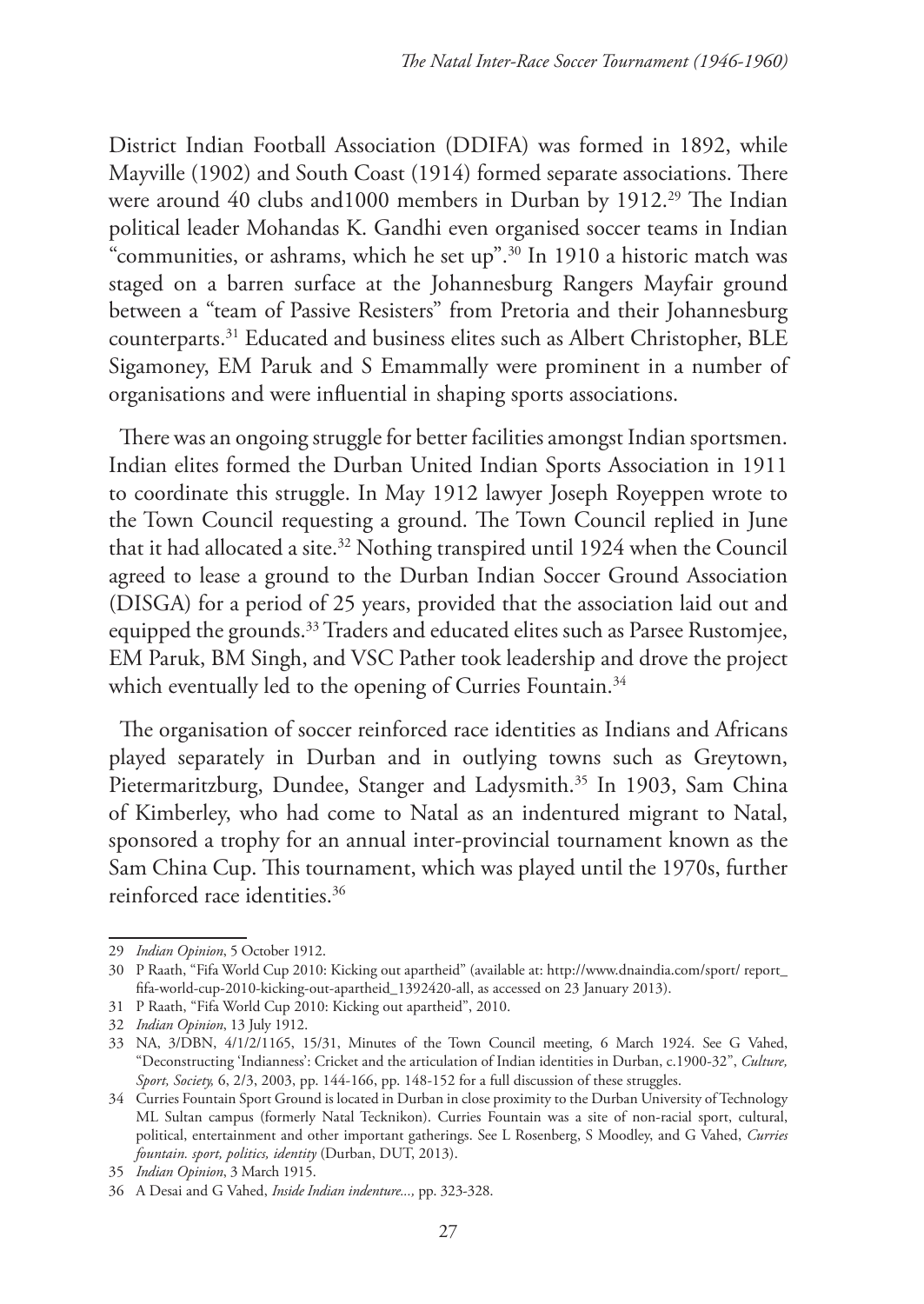#### **Afro-Indian contact and tensions**

From the time Indians arrived in Natal as indentured workers in 1860, contact between them and Africans was mainly negative. On the sugar plantations where the indentured workers were employed, Africans were often placed in supervisory positions and used by the white "master" to administer corporal punishment. Given their small numbers, Indians came to see themselves as "a vulnerable ethnic minority" subjected to repatriation and labelled as "aliens in the country of their birth".<sup>37</sup> When Indians and Africans moved to the cities from the 1920s and 1930s they competed for houses and jobs; Africans were also tenants of Indian landlords, customers in their shops, and passengers on Indian-owned buses. During the industrial expansion around the time of World War II, a "fear of competition" led to the "intensification of the colour bar" rather than its reduction. This economic competition became racialised over time, and led to conflict in the form of the January 1949 race riots in Durban.38 These coincided with an attempt by the ANC, Natal Indian Congress (NIC) and Transvaal Indian Congress (TIC) to cooperate politically.

The period from the late 1940s to the end of the 1950s was a "busy" one as the ANC organised non-racial, non-violent protests against apartheid policies. While Indians arrived as indentured workers from various parts of India they became "Indian" in South Africa as they coalesced in a "process still very shadowily understood, into an ethnic group identified" as "Indian" regardless of any internal differences.<sup>39</sup> This formation of Indian identity together with the differential incorporation of Indians and Africans into the colonial economy triggered tensions and antagonism between them. Africans believed that they were sitting in the "auditorium watching Indians gain more 'privileges' while gradually reinforcing exclusivist tendencies".40 Given the fact that Africans and Indians, by and large, developed along different trajectories, it is not surprising that soccer developed along racially segregated lines.

This reflected the broader society where the lives of Indians and Africans were mostly racially segregated; when they did interact, it was mostly in

<sup>37</sup> B Maharaj, "Ethnicity, class, state and conflict: The 'Indian Question' in Natal South Africa, in Kadekar, Laxmi Marayan, Sahoo, Ajaya Kumar and Bhattacharya, Gauri, eds, *The Indian Diaspora: Historical and Contemporary Context* (Jaipur, New Delhi, Rawat Publications, 2009), p. 70.

<sup>38</sup> A Desai and G Vahed, *Monty Naicker. Between reason and treason...*, pp. 173-205.

<sup>39</sup> B Freund, *Insiders and outsiders: The Indian working class of Durban, 1910-1990* (Portsmouth, NH, Heinemann, 1995), p. 10.

<sup>40</sup> L Kirk, "The 1949 Durban riots: A community in conflict" (Masters diss. [history], University of Natal, 1983), pp. 44-45.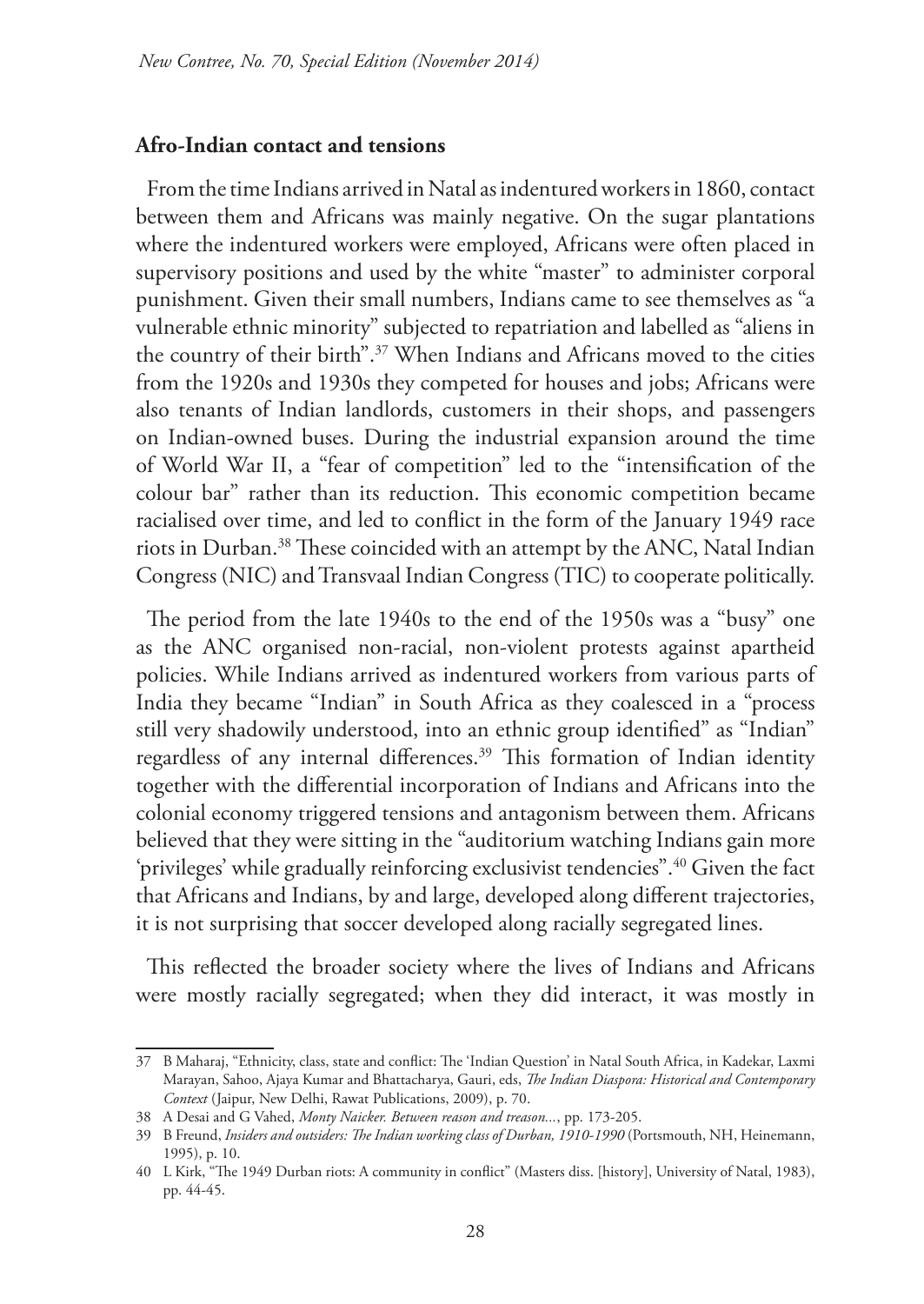competition for work, housing and other services. This was a potent mix that could, and did explode in 1949. In October 1932 a member of the white Durban Rotary Club organised an Indo-African "Goodwill" soccer match "to bring about reciprocal understanding between the Indian and native communities of Durban".41 The Town Clerk noted that the response of Africans was poor.<sup>42</sup>

Sport was, as a rule, not a medium for cross-racial contact. In this context, could the NISB help to break down these racial barriers?

## **Crossing boundaries: NISB (1946-1951)**

The inaugural NISB tournament kicked off with a match watched by 3000 spectators between the Natal Indians and Natal Coloureds on 24 June 1946 at Curries Fountain, Durban. *The Leader*<sup>43</sup> reported that Bulla scored the Indians' first goal.44 Josephs of the Coloureds equalised "following a clever through pass from Norkie"45 before Montgomery's free-kick won the Coloureds the match with a 2-1score. On 18 August the Natal Africans and Natal Indians, in a match played before the "largest crowd of the season, estimated at over 5,000".46 The Africans and Coloureds played at the Somtseu Road African ground on 20 July 1946. The Africans won the first ever triple-tie tournament in a 3-0 win, courtesy of A Mthimkhulu's hat-trick.

The teams were competing for the Singh Trophy which was co-sponsored by George Singh, a trade union and NIC activist and first secretary/treasurer of NISB and another prominent sport administrator, SL Singh. George Singh was an active sports administrator from the 1940s to the 1970s.<sup>47</sup> Affectionately known as "Geo" in football circles, Singh made an immense contribution to

<sup>41</sup> 4/1/2/1166 3/DBN 352, Letter, A Peters / Town Clerk, 12 October 1932.

<sup>42</sup> 3/DBN 4/1/2/1166 352, Letter, Town Clerk / Native Welfare Officer, 13 October 1932.

<sup>43</sup> Coloured players who featured in this match included Jack Starkey, Mohamet, Eksteen, Oliver James, Joseph, Richen, Norkie and Montgomery. Indians included Hansa the goalkeeper, Fishy, Bulla, "Lightie" Chinniah at centre forward, Ganas at back and Chin and Naidoo, both at full-back.

<sup>44</sup> Anon., "3000 Thrilled at Soccer Game. Coloureds XI's Spectacular win over Indians", *The Leader*, 29 June 1946, p. 6.

<sup>45</sup> Anon., "3000 Thrilled at Soccer Game", *The Leader*, 29 June 1946, p. 6.

<sup>46</sup> Anon., "Africans Snatch Thrilling 3 – 2 Victory in Last Stages", *The Leader*, 21 August 1946, p. 10.

<sup>47</sup> Durban-born George Singh was also a trade unionist who studied law at the University of the Witwatersrand as the University of Natal did not admit Blacks in its law faculty. He was active in politics and served as an official of the Durban Indian Municipal Employees Society (DIMES) and was one of the members of the Natal Indian Congress (NIC) who volunteered for arrest during the 1946-1948 passive resistance campaign. A Desai and G Vahed, *Monty Naicker. Between reason and treason...*, pp. 88-92.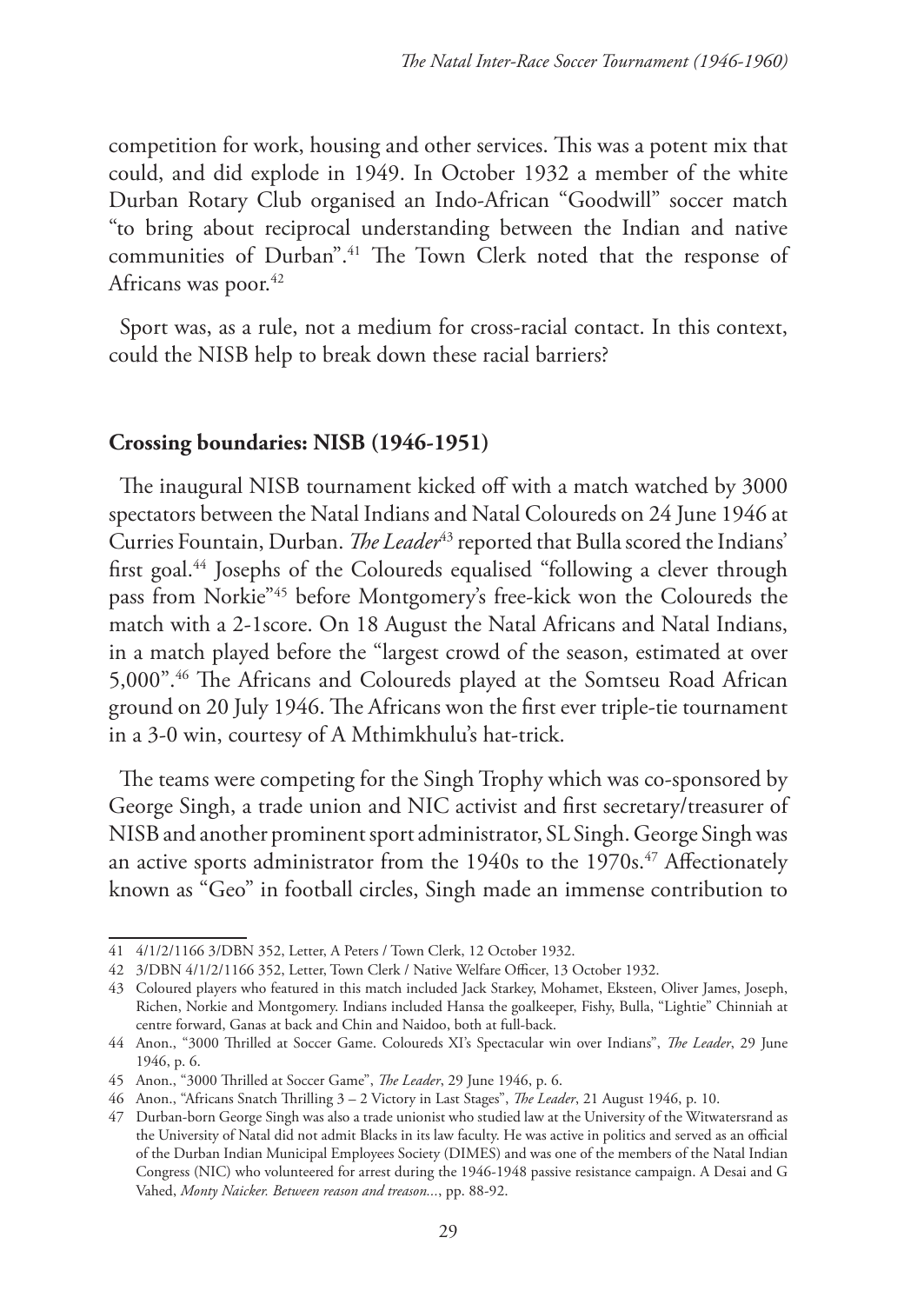non-racial soccer in South Africa and supported the international boycott of South African sport during the apartheid era. His contribution was officially acknowledged in 2006 when he was posthumously awarded the "Order of Ikhamanga" in the silver category. He was inducted into the South African Sport and Arts Hall of Fame (SASAHOF) in 2007.

The NISB held its AGM in April 1947 at Curries Fountain.<sup>48</sup> In the first match of the season the Indians beat the Coloureds by 5-1. The second match between Africans and Coloureds took place on 26 June at Somtseu Road Grounds. The Africans were shocked when they were defeated 4-2 on their home ground. Following this defeat, there was an avalanche of letters to *Ilanga* in which fans voiced anger and disappointment at the selection of the African team. The main complaint was the non-selection of seasoned campaigners such as captain "Seven Days" and "Phemla".<sup>49</sup>

The 1948 season was opened by the Coloureds' 2-0 win over the Africans at Curries Fountain on 14 August. The African team included three Dundee players A Sibisi, E Molife, and F Skhosana. Soccer was popular among Africans not only in major urban like Durban and Pietermaritzburg but throughout Natal, including the mining area of Dundee. There was one player, J Ziqubu, from Weenen, while the rest of the team comprised of players from Durban and District. The Coloureds played the Indians on 5 September at Curries Fountain.50 It was reported that "after 5 minutes of play, the Indians changed into red jerseys owing to the clash of colours".51 This reflects the amateurism of the time as things like jersey colours do not appear to have been decided beforehand. The Indians won by a whopping 4 goals to one. On 3 October the Indians and Africans played each other at Curries Fountain before an estimated 7 500 spectators, netting approximately £452 from gate takings.<sup>52</sup> Within 30 minutes, the score was 5-1 in favour of the Indians and "the large crowd (presumably mostly? Africans) began moving out" in disappointment.<sup>53</sup> The Indians won 6 -1 to win the 1948 tournament.

<sup>48</sup> The NISB officials were EG Rooks (President), AC Maseko (Vice-President), G Singh (Secretary / Treasurer), Wolpert and Abrahams (Auditors) and Dr DDT Jabavu (Patron).

<sup>49</sup> Anon., "Where are 'Seven Days' and 'Phemla' and 'Fix wheel'? We are watching nothing here. 'Ngebhola LangeSonto'", *Ilanga Lase Natali*, 16 August 1947, p. 3.

<sup>50</sup> *The Leader,* 4 *S*eptember 1948, p. 10

<sup>51</sup> Anon., "Coloureds Beaten By Indians", *The Leader*, 11 September, 1948, p. 10.

<sup>52</sup> Anon., "Africans beaten 6 – 1", *The Leader*, 9 October 1948, p. 10.

<sup>53</sup> Anon., "Africans beaten 6 – 1", *The Leader*, 9 October 1948, p. 10.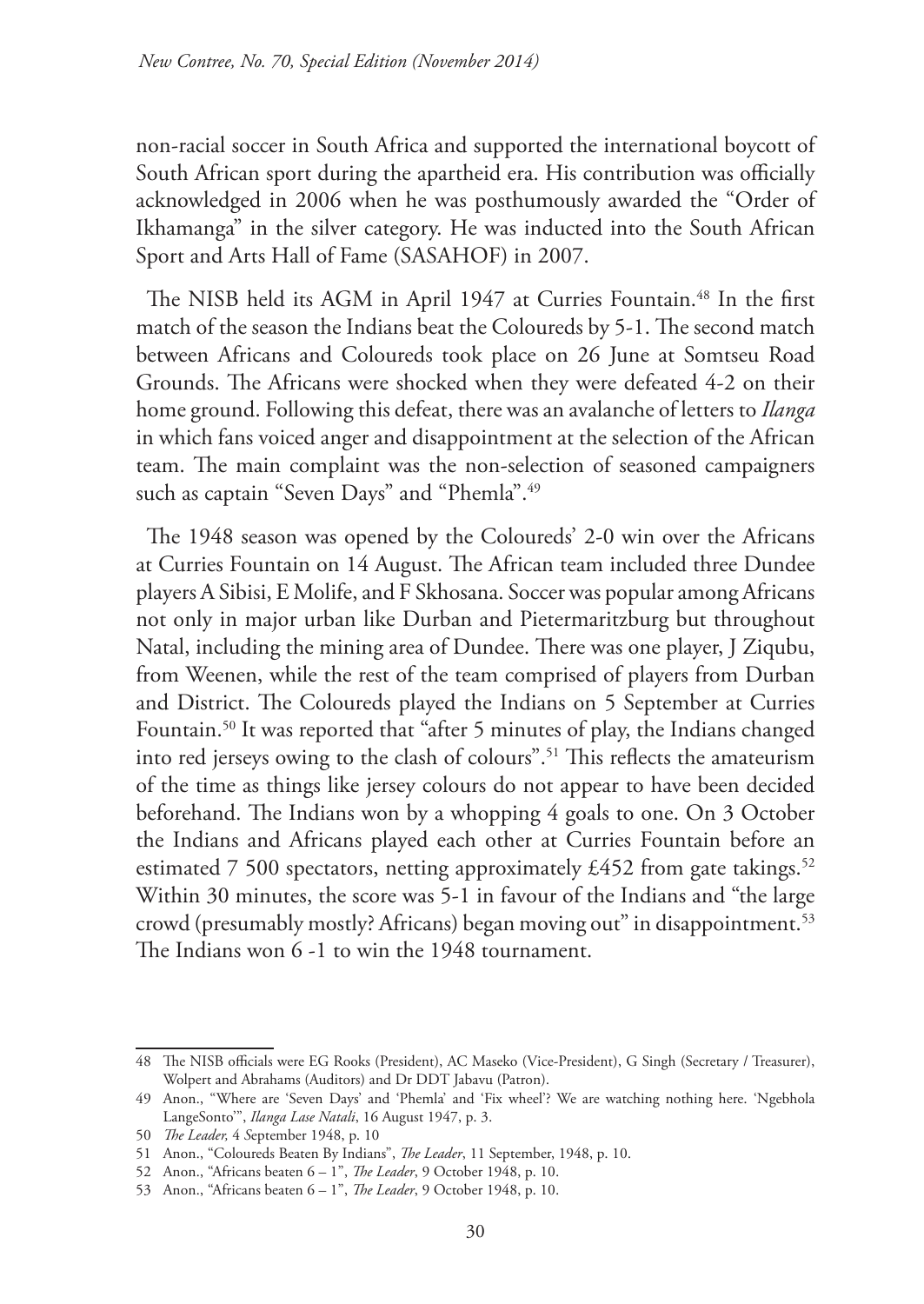Sport was not immune from politics. The Afro-Indian riots in Durban in January 1949 resulted in the NISB cancelling the tournament that year.<sup>54</sup> The 1949 riots have a large historiography the details of which will not be repeated. In light of the riots and general tension that was still in the air, it was decided by officials not to hold the tournament. At the 1950 NISB meeting George Singh, the secretary, explained why the tournament was cancelled: "The annual report for season 1949 must be necessarily brief owing to the unfortunate racial riots that occurred during January 1949 and owing to a certain amount of tension that existed, it was generally felt that Inter-Race soccer matches should not be held for the 1949 season."

The fourth NISB tournament was held in 1950. The first match was between the Africans and Coloureds. One of the features of this period was that race did not automatically mean that players and officials were united. *The Leader* noted that, "it is understood that there was some hitch in regard to the selection of the team with the Maritzburg officials", hence such "well-known players such as Dutlow and Woods did not make an appearance" for this match. The Coloured team was not representative of Natal as it featured only Durban players who were picked at the last minute. "In the name of sport, it is hoped that the Coloured Association will settle their dispute as soon as possible", *The Leader* appealed. What happened was that when officials clashed, players were often the victims in selection debacles.55 On 16 July at Curries Fountain the fourth tournament was held.<sup>56</sup> The Coloureds won 5-3 against the Africans. On July 29 the Indians IX beat the Coloureds 2-1in the presence of 5000 spectators. A notable feature of the Indian team was the selection of players from out of Durban: PM "Spider" Pillay of South Coast, Reuben Pillay (captain) of Pietermaritzburg, Manni Naidoo (vice-captain) of South Coast, T Rampath (Pietermaritzburg), Billy Reddy (County), Gopal Maistry (Northern Districts), AM Govender (South Coast), S Marie (Weenen County) and Sundray Pillay (Pietermaritzburg). One feature of the games was the innovative nicknames of Indian players, such as "Spider", "Lightie", "Kondiah", and "Scores".57 The Indo-African deciding encounter, played on 13 August before an estimated crowd of "7,000 people who paid

<sup>54</sup> Anon., "Inter-Race Soccer Board", *The Leader*, May 20, 1950, p. 14.

<sup>55</sup> *The Leader*, 22 July 1950, p. 10.

<sup>56</sup> *The Leader*, 15 July 1950, p. 10.

<sup>57</sup> Natal selectors, R Loganatham, R Bijon and SB David chose the following Indian team: PM "Spider" Pillay of South Coast, VC Moodley (Durban), K Mariemuthoo (Durban), R Pillay (captain) of Pietermaritzburg, M Naidoo (vice-captain) of South Coast, T Rampath (Pietermaritzburg), R "Lightie" Chinniah, J Oliver (Durban), B Reddy (County), "Kondiah" Somalingam (Durban), G Maistry (Northern Districts), AM Govender (South Coast), S Marie (Weenen County), P "Scores" Naidoo (Durban) and S Pillay (Pietermaritzburg).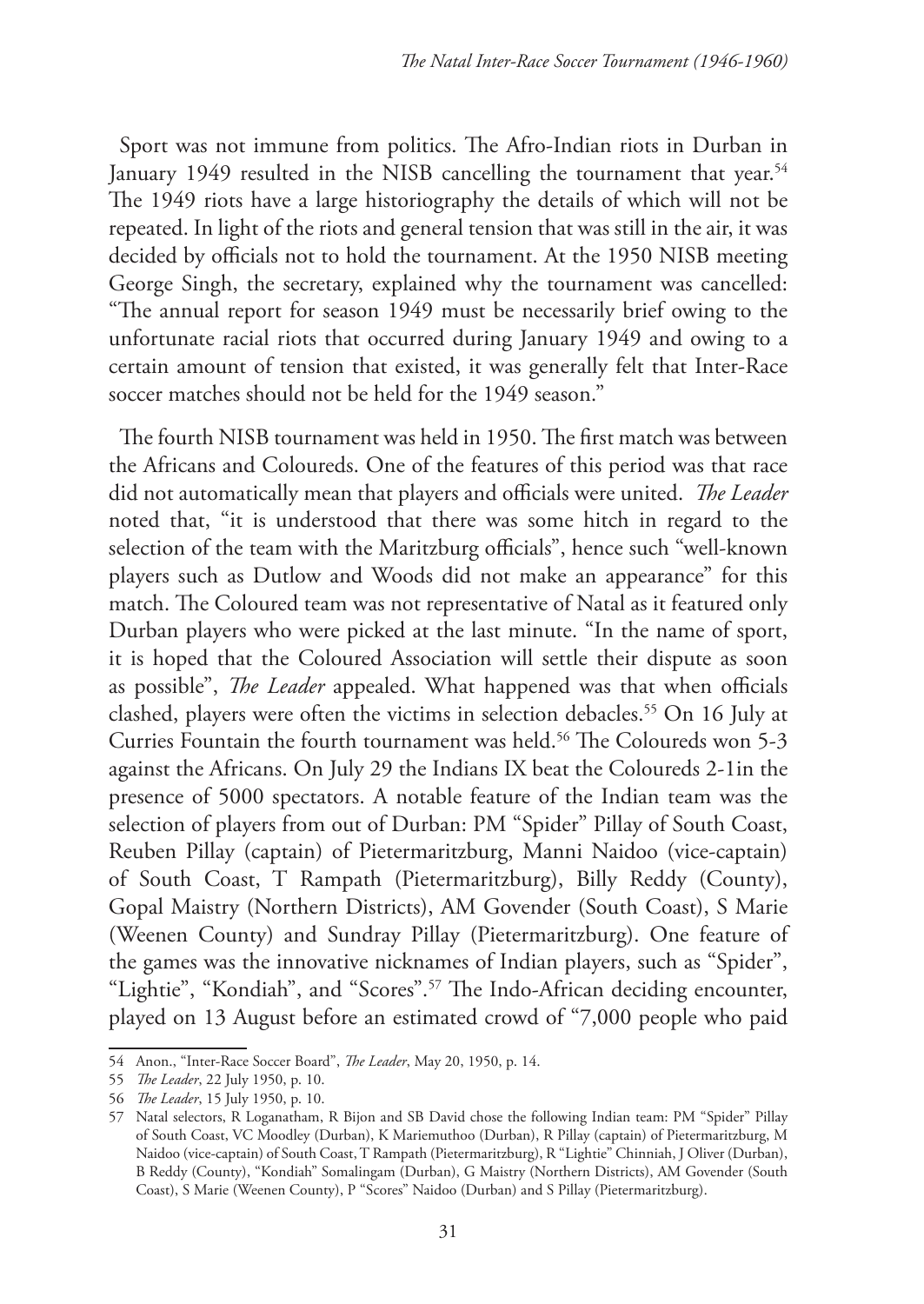£350" in total, ended in a 1-1 stalemate resulting in Indians clinching a third successive Singh Trophy. During the pre-match festivities both teams were introduced to the African American "Negro" (as the paper termed them) actors Canada Lee and Charles McRae, together with Lionel Nkunkwane of Johannesburg. These actors were in South Africa performing in Alan Paton's *Cry the Beloved Country*. Councillor Farrel of Durban and Captain Keyselringh of the South African Police were also introduced before the start of the match. *Cry the Beloved Country* was filmed by Zoltan Korda at Ixopo in the Southern Midlands of Natal. *The Leader* wrote: "Actors were brought to the grounds by Ashwin Chondree who met them during his stay in America while attending sessions of the United Nations at Lake Success". Durban's Counsellor Farrel presented the trophy to Reuben Pillay, captain of the Indian team. This reflects the fact that whilst Black sportsmen opposed apartheid for various reasons, including the need for facilities and funding, they often relied on the paternalism of white officials.<sup>58</sup>

The year 1951 saw the change of fortunes. The thrilling Indo-African encounter on 8 July ended 3-2 in favour of the Africans. The Indians played the Coloureds on 17 August to a 4-4 thriller. The two teams took to the field "with almost the same colour all-green jerseys and white knickers" hence the Indians had to leave the field and change their kit to avoid confusion.<sup>59</sup> This was a repeat of a previous fiasco and reflects poor coordination. The Coloureds and Africans played at Curries Fountain on 9 September. Albert Luthuli handed the Singh Trophy to the African captain after their 3-0 victory. Amongst those present at the match was Professor DDT Jabavu. <sup>60</sup>

## **Indians rule: 1952-1954**

The federal soccer structure was well and truly ensconced by 1952. Soccer enjoyed wide popularity among urban Africans. This was the period when apartheid legislation sought to define and segregate people according to race through such legislation as the Group Areas Act of 1950 which was designed to segregate residential areas; the Population Registration Act of 1950 which classified people according to race; and the Bantu Authorities Act of 1951

<sup>58</sup> Anon., "Natal Indians win for third successive year", *The Leader*, 19 August 1950, p. 14.

<sup>59</sup> Anon., "Indians fall out of Natal inter-race series", *The Leader*, 17 August 1951, p. 10.

<sup>60</sup> A win for the Coloureds would have secured them the Singh Trophy whilst a draw for the Africans would have been enough to clinch them the title.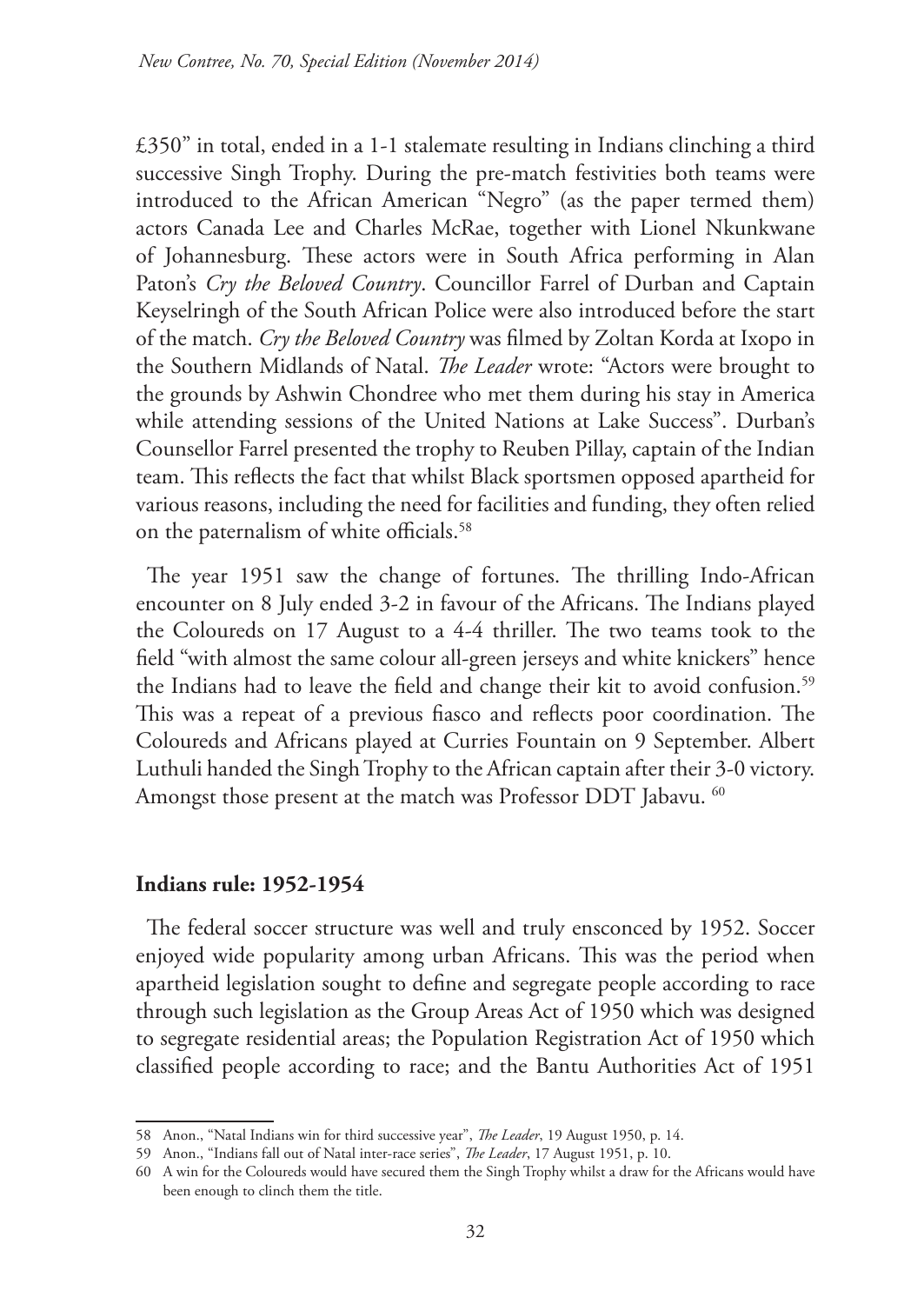Natives Laws Amendment Act of 1952, and Natives Act of 1952 (ironically named the Abolition of Passes) to regulate the presence of Africans in urban areas. The Suppression of Communism Act of 1950 gave the NP government widespread powers to suppress any opposition to apartheid. Political leaders were also striving for cross-racial collaboration and mass mobilisation.<sup>61</sup>

It is in the context of this charged political atmosphere and attempts to move away from race-based resistance that developments in soccer should be viewed. The Inter-Race tournament reflected attempts to promote contact on the sports field, albeit ephemeral. In the mid-1950s Indians dominated the tournament before the tide shifted in favour of Africans. The 1952 tournament kicked off with a match between the Indians and Coloureds on 3 August. The Indians won 3-1. The Africans beat the Coloureds 2-1 in the second match. Reflecting the multi-talented sportsmen of an era before professionalism, Coloured footballer, L McKenzie, was also a boxer who "fully exhibited his prowess as a footballer of merit", a newspaper reported.<sup>62</sup> On 7 September the Indians played Africans to a 2-2 draw at Curries Fountain in the midst of the Defiance Campaign. A replay was scheduled on 11 October and was won by the Indians 1-0.

The Indians beat the Africans 2-1 in the first Inter-Race tournament match of 1953 at Curries Fountain on 5 July. The Coloureds beat the Africans 5 – 3 on 19 July and on 2 August, the Indians played the Coloureds. The Africans lost their second match 5-3. The Indians won the Singh Trophy through a 6-4 win over the Coloureds.

The Coloured-African encounter, which kicked off the 1954 season, was played at Curries Fountain on 9 May with the Africans winning 5-2. The tournament commenced earlier than usual in the calendar year to accommodate the national provincial inter-race tournament organised under the auspices of the SASF for the A.I. Kajee Cup. On 23 May the Coloureds suffered a 3-2 loss at the hands of the Indians at Curries Fountain. Players and spectators showed their 'softer' side by holding a two-minute silence in memory of brothers Rajgopal and Mariemuthoo's father who had died a few days before the match. The final match at Curries Fountain on 4 July was played before an estimated 9000 strong non-racial crowd. As was routine, the *Ilanga* published only the African starting eleven, possibly believing that

<sup>61</sup> A Desai and G Vahed, *Monty Naicker. Between reason and treason...*, pp. 256-273.

<sup>62</sup> Anon., "Last minute victory for Africans", *The Leader*, 22 August 1952, p. 10.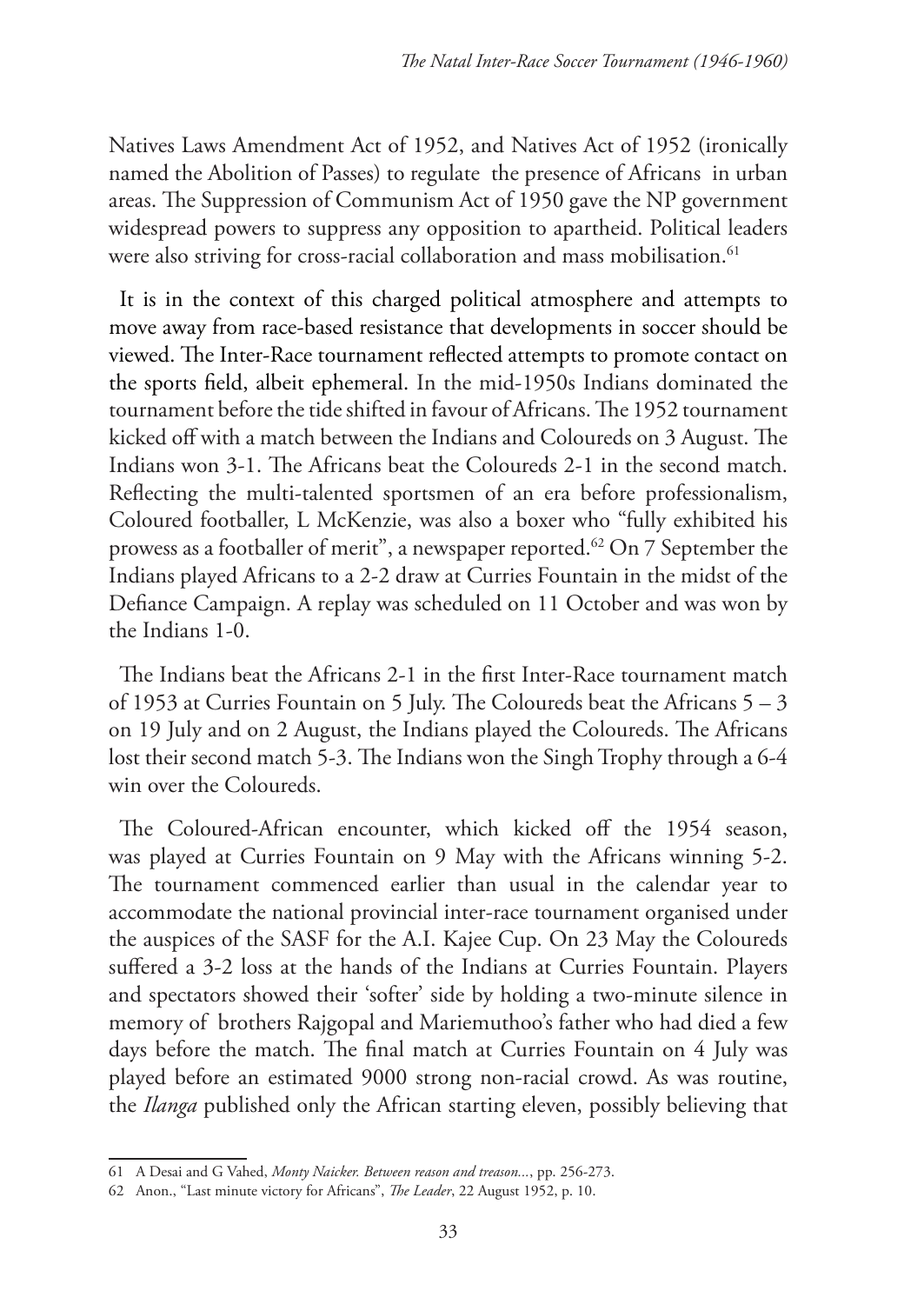only the African names were of interest to its readers.<sup>63</sup> The Indians won the final 3-2 in a match that was officiated by a white referee. The Indian victories, according to some elders whom I interviewed, came as a shock to Africans who did not believe that Indians, whom they always saw as weaker than themselves, could actually defeat them on the football field. This led to deep self-reflection in African soccer about discipline and whether their style of play was relevant to the period.

### **African Dominance: 1955-1959**

Soccer developments at local level were marked by important changes on the African continent and globally. This period was marked by attempts by the non-racial South African Soccer Federation (SASF), formed in 1951, to give non-racial soccer international status. The white South African Football Association (SAFA) was accepted into the world body, FIFA, at the 1952 Helsinki Congress where just four countries, namely Egypt, Ethiopia, Sudan and South Africa, represented Africa. SAFA only represented 18 per cent of registered soccer players in the country.<sup>64</sup> The primary interest of Africans was to ensure that Africa had its own continental organisation. They were initially brusquely rebuffed by FIFA's European majority. The conception of the presidents of the world body, Sir Jules Rimet (1921-54), Rudolfe Seeldrayers (1954-56) and Arthur Drewry (1956-61) "followed a paternal and neo-colonial view of global development in which economic and cultural hegemony radiated from a 'modern' European centre to a 'pre-modern' third world periphery".<sup>65</sup>

Confederation of African Football (CAF) was formed in Khartoum in 1957, with the first edition of the Cup of Nations held in Sudan in February of that year? South Africa was excluded from the three-team tournament won by Egypt, because of its racial policies. The exclusion was as a result of the NP regime which signalled its intention to either send an all-white or a Black South African team to the Cup of Nations, but not a non-racial team. This was in keeping with the philosophy of the white-dominated Football Association of South Africa (FASA) which had sent an exclusively white delegation to

<sup>63</sup> R Mthembu, T Zondi, O Nazo, A Ndimande, D Dhlomo, A Luthuli, I Mabaso, W Ndimane, G Moeketsi, M Mvuni, and captain, H Shongwe.

<sup>64</sup> P Alegi, *Laduma! Soccer, politics...,* p. 112.

<sup>65</sup> P Darby, "Stanley Rous's 'own goal' football politics, South Africa and the contest for the FIFA presidency in 1974", *Soccer and Society*, 9(2), 2008, pp. 259-272.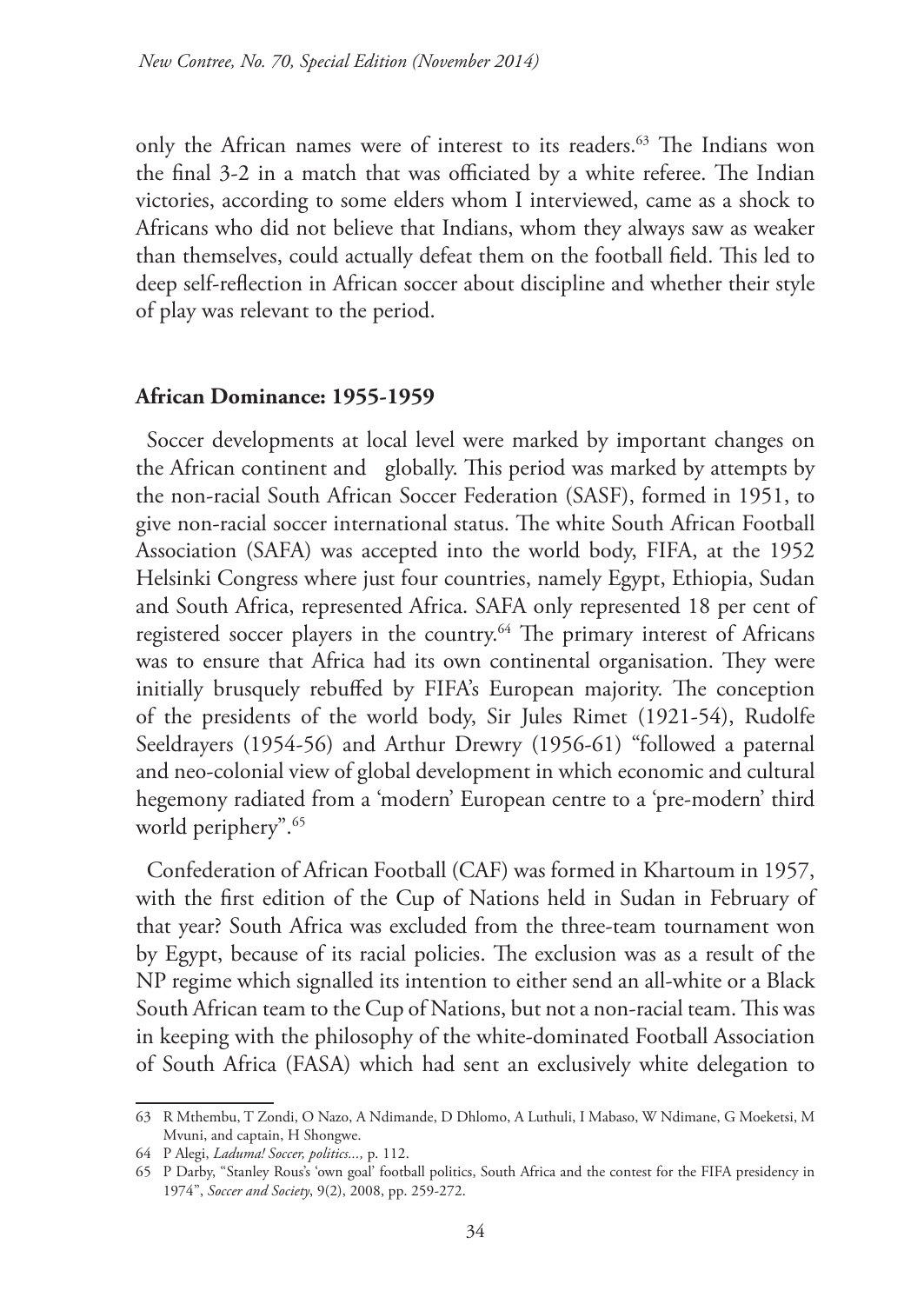the 1953 FIFA Congress.<sup>66</sup> Apartheid South Africa and its handmaidens in soccer faced a continent inspired by an insurgent pan-Africanism buoyed by struggles for national liberation.

Inside South Africa, the anti-apartheid struggle had spread through the Defiance Campaign of 1952. Many of these movements, led by the ANC, rallied around a common programme, the Freedom Charter adopted at Kliptown in 1955, to present united opposition to apartheid.<sup>67</sup> These developments placed apartheid strongly in the public imagination of Africans across the continent, especially in the newly formed independent states. None symbolised the drive for pan-Africanism more than Kwame Nkrumah who became Prime Minister of the Gold Coast in 1951 and leader of independent Ghana in 1957. Ghana immediately joined the CAF. The Ghanaian national team was called the "'Black Stars', a reference to Marcus Garvey's chartered ship of 1922, *The Black Star*, in which he hoped to take Africans back to Africa from the Caribbean and the Americas. Ghana was a key player in the launch of the Organisation of African Unity (OAU) in Addis Abba in 1963".68 Please check the beginning and ending of the quote whether they are in the correct places

South Africa was duly barred from participation in the Cup of Nations. The issue of South Africa continued to dominate the activities of the CAF and FIFA. The non-racial SASF applied three times to take FASA's place at FIFA. While it did not succeed, persistent protests by the SASF led to FIFA's adoption of the Rome Resolution, an anti-discriminatory measure that was to lead to FASA's suspension in 1961 for failing to operate as a non-racial association.69 Meanwhile, the number of African countries affiliating to FIFA continued to grow through the late 1950s and early 1960s.

Returning to the NISB tournament, the Africans emerged victorious in 1955 to clinch the Singh Trophy after beating the Indians 5-0. However, the Africans poor performance in 1954 did not go unnoticed by soccer fans. The popularity of the game amongst Africans in Natal symbolised more than the

<sup>66</sup> D Goldblatt, *The ball is round: A global history of football* (London, Viking, 2006), p. 493.

<sup>67</sup> See G Vahed, "Gagged and trussed rather securely by the law": The 1952 Defiance Campaign in Natal, *Journal of Natal and Zulu History*, 31(2), 2013, pp. 68-89.

<sup>68</sup> Reflecting on this period when he was still of school-going age, former South African President, Thabo Mbeki said that he and other freedom fighters "saw the black star rise on the firmament…. We knew then that the promise we had inherited would be honoured. The African giant was awakening!" M Gevisser, *The dream deferred: Thabo Mbeki* (Johannesburg and Cape Town, Jonathan Ball Publishers, 2007), p. xxxii.

<sup>69</sup> P Darby, "Stanley Rous's 'own goal' football politics..., *Soccer and Society*, 9(2), 2008 p. 263.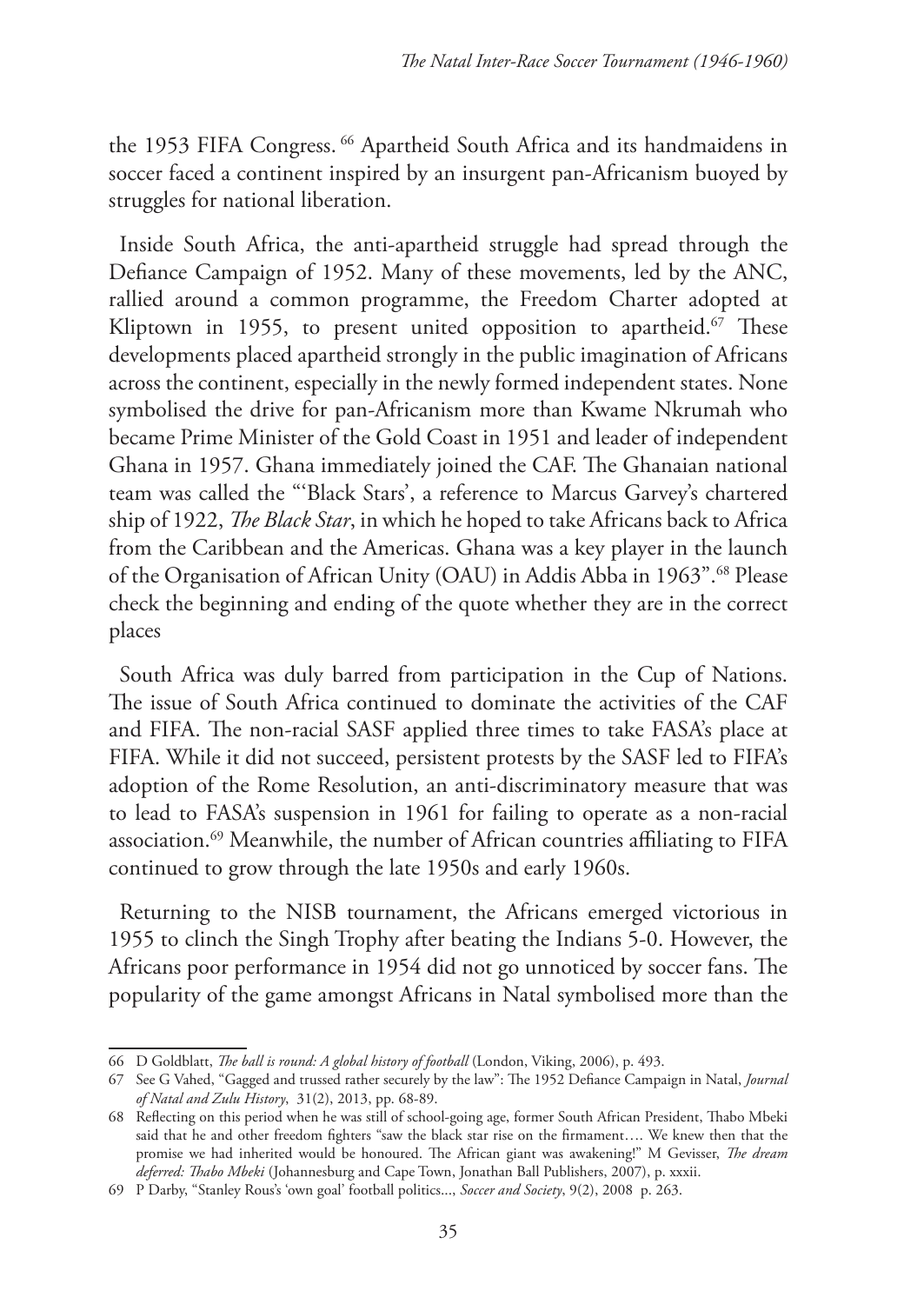actual match on the field. Victory implied Zulus, African superiority over other race groups. Defeat implied succumbing to the authority of others, especially Indians, which did not go down well. For example, in a letter to *Ilanga*, an African fan named Stompie, asked whether the Natal African team was ever going to regain its lost laurels. He was furious that the Africans had experienced defeat at the hands of Indians year after year. He blamed the poor performance on team selection and biased refereeing. Natal selectors were "either prejudiced against certain areas or clubs or they just don't care very much about the interest of the game for the Africans".70

The Coloureds succumbed to a 3-2 defeat at the hands of the Indians for the first match of 1955 at Curries Fountain, on 3 July. The change in the fortunes of the African team was linked to the appointment by NAFA of coach EC "Topper" Brown, a former professional footballer of Arsenal in England. It was the visionary HPG Ngwenya, a local administrator, who took the decision to hire Brown, who mixed English discipline and organisation with natural African flair. As president, Henry Posselt Gagu Ngwenya built the Durban and District African Football Association into a soccer powerhouse and became president of SAFA. According to Alegi, he "seemed less interested in helping the national organisation than in using his new role as the head of the largest African sporting institution in the country to boost his personal power". There was no doubt that others disliked him and they resisted the adoption of non-racialism because it threatened their hegemonic positions. Kuper observed that unity among Black sports players and administrators … "is complicated by internal divisions. In much the same way that certain chiefs support the Government's policy, so too there are non-Whites willing to serve in paternalistic associations, directly or by affiliation under white control…. Whites can offer attractive incentives to non-White affiliates and conversely they can exert pressure against non-affiliated associations, as indeed they have done in some cities, through municipal control over sports facilities…." The result is "antagonism by the more militant non-White sportsmen towards those of their fellows they regard as "selling out" to Whites, an antagonism analogous to that between the militants and the collaborators in the political field, though less intense".71 The *Golden City Post* acknowledged that under Brown, "Natal soccer is now the country's show-piece".72 Prior to the

<sup>70</sup> Anon., "Will D & D and Natal soccer teams regain lost laurels?", *Ilanga LaseNatali*, 7 May 1955, p. 16.

<sup>71</sup> L Kuper, *African Bourgeoisie. Race, class and politics in South Africa* (New Haven, Yale University Press, 1965), p. 360.

<sup>72</sup> *Golden City Post*, 17 July 1955. P Alegi, *Laduma! Soccer, politics...*, p. 103.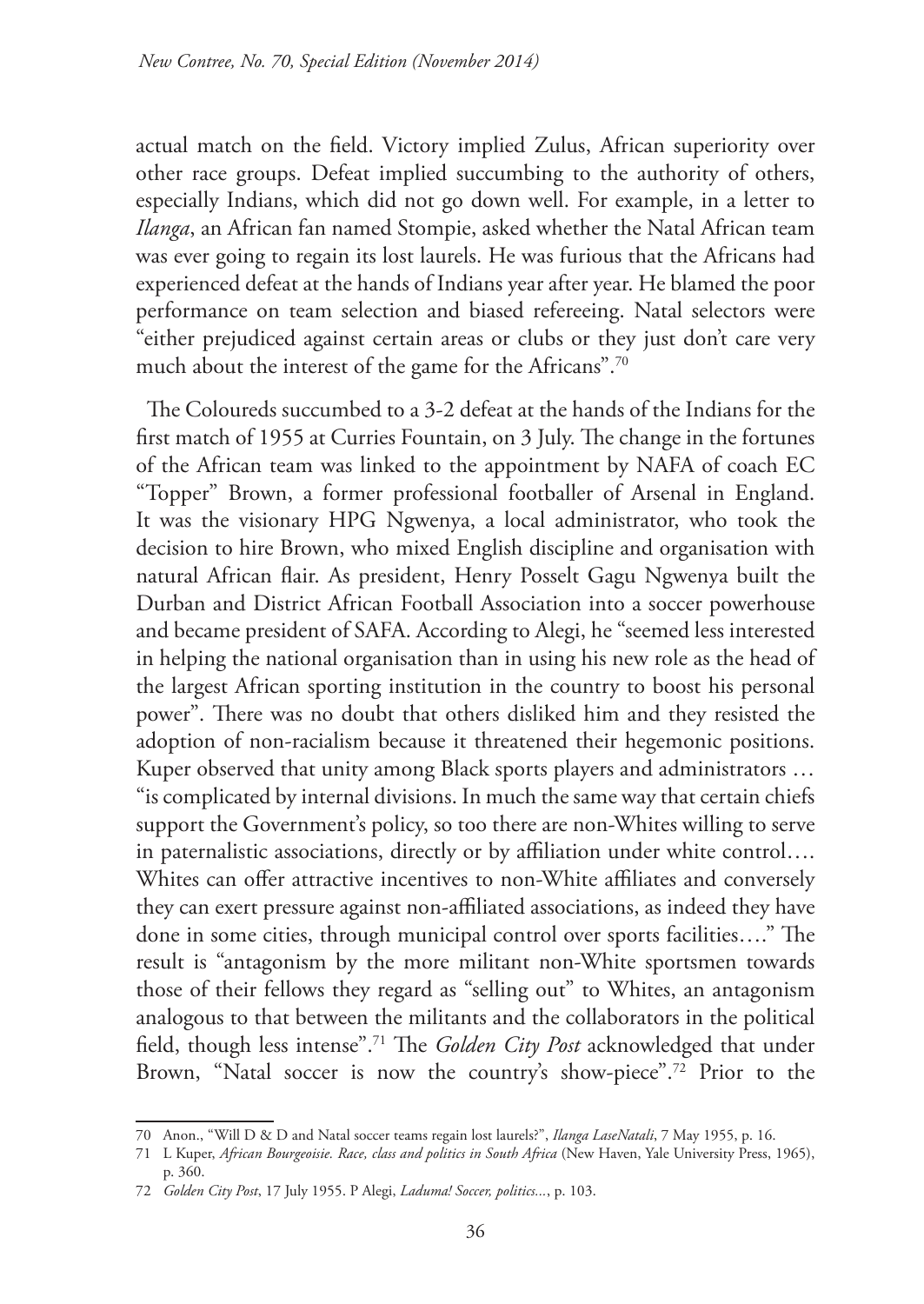tournament, *New Age* commented that the "wisest thing Natal Africans have done so far is to engage a professional coach, 'Topper' Brown, to improve their soccer".73 Brown instilled discipline in the undoubted natural talent of African players.

1956 was an important year for Black soccer in South Africa as Stephen Mokone and David Julius became South Africa's first Black players to sign professional contracts with Coventry City in England and Sporting Lisbon in Portugal, respectively. Johannesburg-born Mokone, better known as "Kalamazoo" or "Black Meteor" in football circles, was reputedly the first Black player in Africa to sign a professional contract overseas. Almost all the newspapers reported about the "big news". *Ilanga* reported*:* "Stephen Mokone … will be sailing to England to join an English team and play as a professional footballer … Stephen is unmarried and stays with his parents at Lady Selbourne in Pretoria … His name became prominent in the highlights of soccer fame when he was in Natal and played for the Shooting Stars of Adams College in 1950".74 Mokone had a remarkable soccer journey. He played for Heracles Almelo in Holland, Cardiff City in Wales, was in the books of Barcelona in Spain, Marseille in France, Torino in Italy, Valencia in Spain and Sunshine George Cross in Australia. Often referred to as South Africa's best-ever export, Mokone, who schooled at Ohlange High, founded by *Ilanga* founder Langalibalele Dube in Inanda, Durban, has a street named after him in Amsterdam, Holland.75 The year 1956 was also important as the apartheid government, through TE Donges, its Minister of Interior Affairs, articulated its first apartheid sports policy. The "Donges Declaration" declared mixed-race sport illegal. The inter-race tournament challenged this ideology.<sup>76</sup> The movement of African players to Europe underscored the potential among Black sportsmen and exposed the hollowness of this apartheid policy.

The 1956 tourney witnessed Indians beating Coloureds 3-2 at the Stamford Hill Coloured Sports Ground on 10 June. Somtseu Road Ground hosted a thrilling 7-4 victory for the Africans win over the Coloureds on 19 August. Somtseu Road was used for inter-race matches after it was renovated in the mid-1950s. From being a ground with three fields and a little "sitting room",

<sup>73</sup> J Dorasamy, "Natal Africans get coach", *New Age*, 25 July 1955, p. 8.

<sup>74</sup> Anon., "African footballer for overseas", *Ilanga Lase Natali,* 21 January 1956, p. 4.

<sup>75</sup> Anon., "Soccer greats. Kalamazoo: SA's soccer 'Maserati'" (available at: http://www.southafrica.info/about/ sport/greats/kalamazoo.htm, as accessed on 10 September 2013).

<sup>76</sup> Parliamentary Monitoring Group, "Sport and Recreation: Debate on Budget Vote17" (available at: http://www. pmg.org.za/hansard/20080527-sport-and-recreation-debate-budget-vote-17-appropriation-bill, as accessed on 20 September 2013).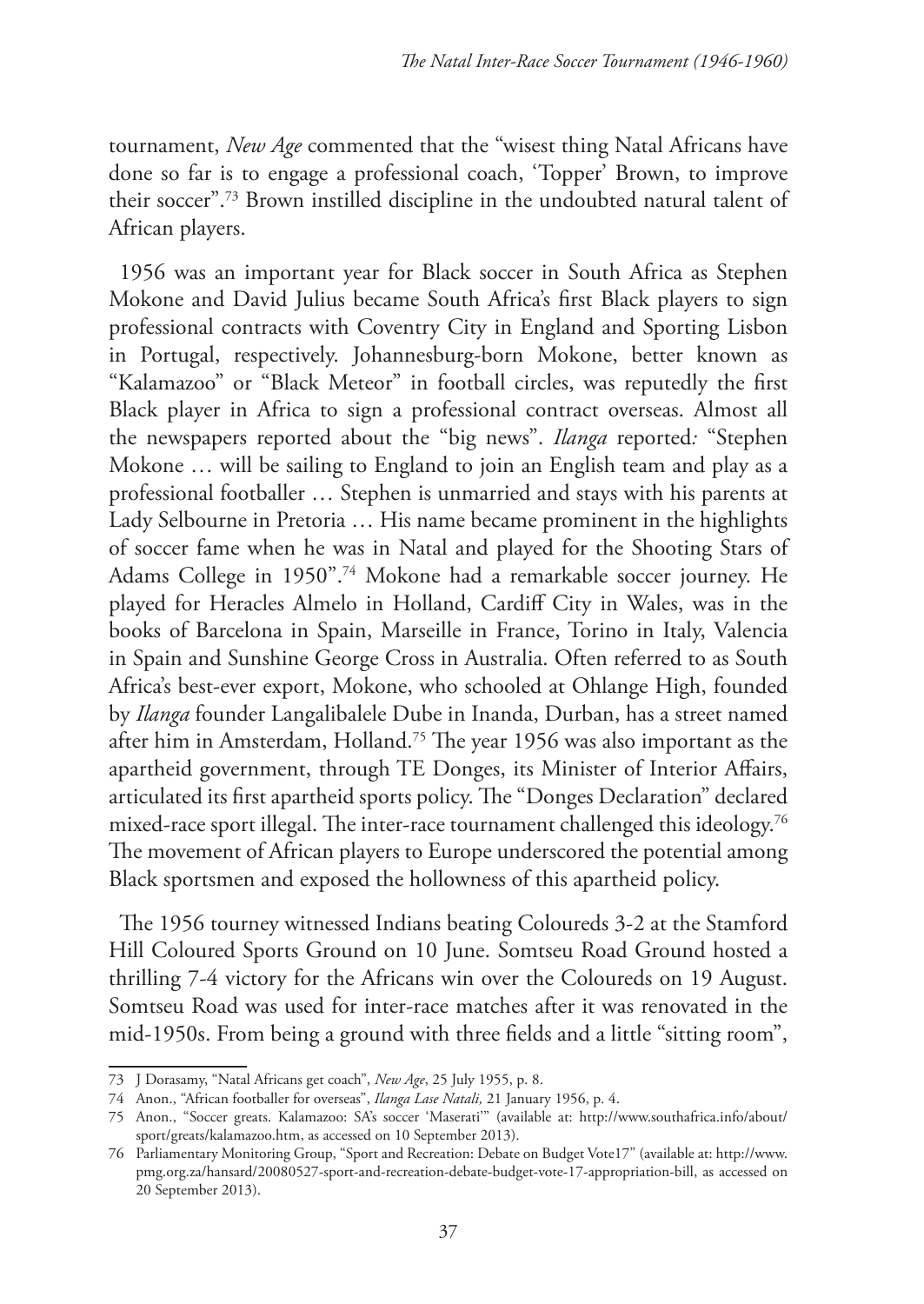the renovated sports arena had eight fields, with the main ground able to accommodate 15000 spectators, with raised banks, tiered seating for 6000 people, and a grandstand for 500 people. For the first time, most fans had a clear view of matches. It also had a fence around the playing area while a brick wall enclosed the main ground.<sup>77</sup> The Africans came into this match confident after their 5-0 triumph over the Indians in the Kajee Trophy for the national SASF tournament in what was reported as the "best-ever match" in the history of the competition. The Africans "started to indulge in individual showmanship of their artistry with the ball and took pot-shots and were skidding around on banana-skins of their own creation" when they were leading.78 Five goals were scored in eight minutes. The final match, watched by 15000 spectators, between the Indians and Africans on 30 September 1956 at Somtseu Road, saw the Africans defend the trophy through a hard fought 3-2 win. George Singh, secretary of the NISB, released the advertising poster for the final two weeks before the match. Tickets were priced at 2/s for the open stands, while the "VIP" section in the main Pavilion cost an extra 1/s.

The year 1957 would see a shift in the balance of power that assumed a sense of permanency. The date for the NISB match between the Indians and Africans at Somtseu Road was set for 7 July 1957.<sup>79</sup> The crowd exceeded the ground's capacity- 25 000 people entered through the turnstiles. The Africans won 7-2. The loss meant that for the first time in a decade the Indians were not in contention for the trophy. One writer vehemently asked - "What is happening to Indian Soccer These Days?"<sup>80</sup> At Somtseu Road grounds on 22 September the Africans won the Singh Trophy by defeating the Coloureds 5-4.

The first match in 1958 saw the Indians win 2-1 against the Coloureds. Somtseu Road hosted the African-Coloured encounter on 3 August. The match was said to have attracted the interest of two scouts from Europe.<sup>81</sup> The Africans won 4 -3.

Non-racial soccer was headed for new heights as its iconic Curries Fountain stadium was refurbished. The NISB organised a match for the official reopening of Curries Fountain, the "headquarters" of Inter-Race matches since

<sup>77</sup> P Alegi, *Laduma! Soccer, politics...*, p. 90.

<sup>78</sup> Anon., "Record 12 goals registered: Coloureds lose to Africans", *The Graphic*, 25 August 1956, p. 7.

<sup>79</sup> The match officials for the day were referee R Richen, and linesmen OK Crewell and J Starky of the NCFA.

<sup>80</sup> Anon., "Coloureds triumph", *The Graphic*, 9 August 1957, p. 10.

<sup>81</sup> Anon., "Coloureds vs. Africans on Sunday. A grand match is expected", *The Leader*, 1 August 1958, p. 16.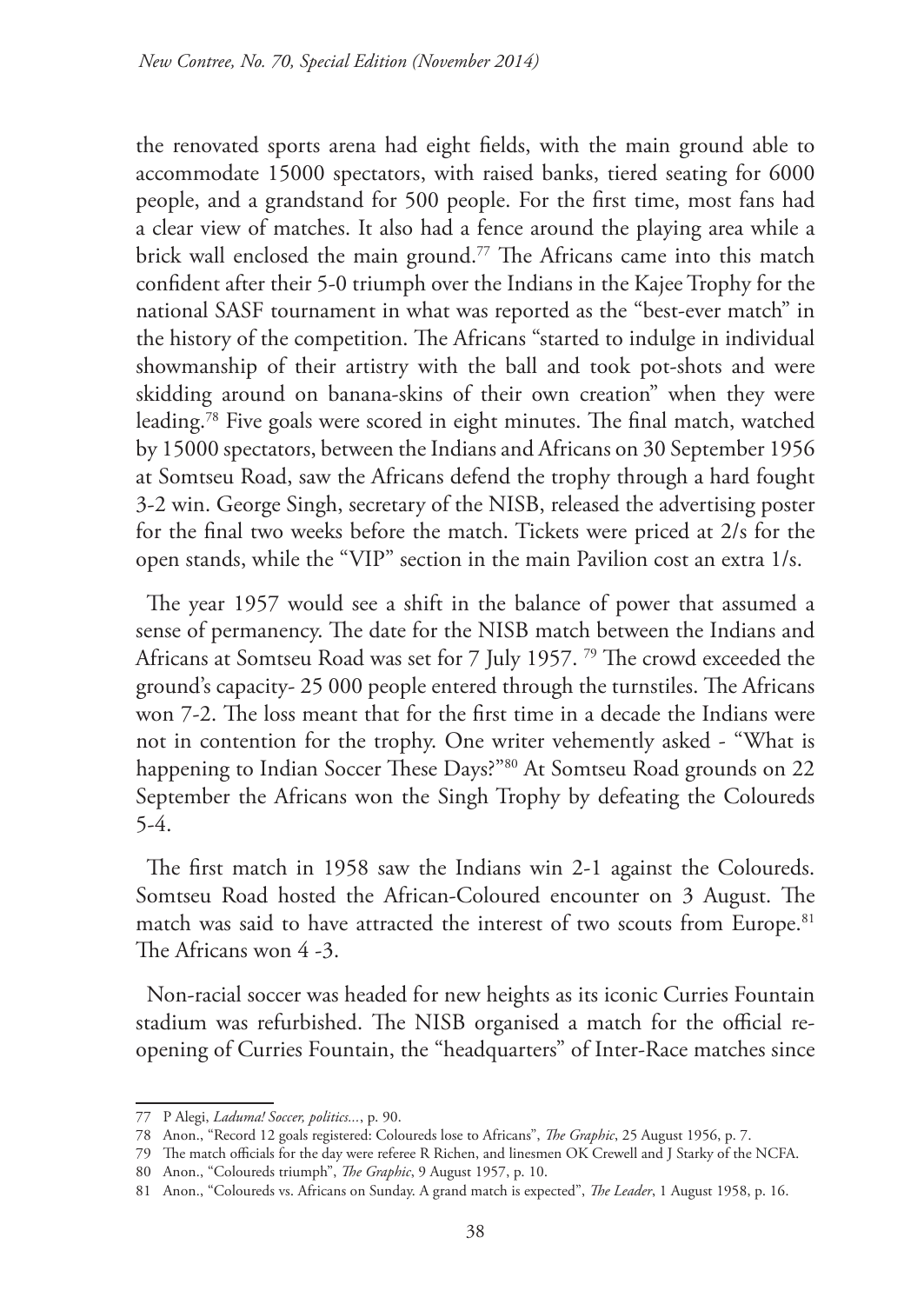1946. The local press described Curries Fountain as "the first international stadium for non-Whites in South Africa".<sup>82</sup> The stadium was officially reopened on 24 August 1958 in a match between combined (non-racial) Natal and Transvaal teams. *Ilanga* described the match as an "epoch-making event in Natal's soccer history".<sup>83</sup> Seating capacity was increased and the "new" stadium had embankments, ablution blocks, showers, a tea room, servants' quarters, and a new playing surface.

The stadium was scheduled to be opened by the Mayor of Durban, Councilor HW Jackson, but the sudden death of Prime Minister, JG Strijdom forced Jackson to cancel at the last minute.84 While the match went ahead, the opening ceremony was postponed to 7 September when the Indians played the Africans for the Singh Trophy.85 The Africans stamped their inter-race dominance when they narrowly defeated the Indians 2-1 at Curries on 7 September.

In 1959 the matches were all scheduled for the newly-revamped Curries Fountain. The Indians defeated the Coloureds 5-1 on 7 June. Prior to the match, the visiting English first division team, Bolton Wanderers, who were guests of honour, were introduced to the players and the 10 000 strong crowd. Ironically, Bolton was in the country to play against all-white Natal and South African teams. Bolton captain Nat Lofthouse, a football legend, and the team coach, addressed the crowd before the match. Ronnie Govender interviewed Lofthouse at half-time. When he asked him about the standard of play, Lotfhouse said that he was particularly impressed with Bob Pillay, Jamalooden, Rampath, and P Minnie: "I think the standard of play is very good, especially taking into the fact that these boys didn't receive much coaching". Many in the crowd sought the autographs of Wanderers' players at half-time and after the match. Roy Parry, a Bolton legend, was singled out for special attention.<sup>86</sup> The "wounded lions", the Coloureds, again fell victim as goals by Sono, Zulu and Gama gave the Africans a 3-0 upper hand. The Africans missed the services of star left-winger, Dairus Dhlomo, who had signed a contract with a club in Holland but they still fielded a very strong

<sup>82</sup> Rayraj, "Natal-Transvaal inter-race teams meet at Curries Fountain. 20 000 expected at stadium opening", *The Leader*, 22 August 1958, p. 16.

<sup>83</sup> "Combined Natal IX to play Tvl. At opening of Curries Fountain", *Ilanga LaseNatali*, 23 August 1958, p. 12.

<sup>84</sup> Rayraj, "Natal-Transvaal inter-race teams meet at Curries Fountain. 20 000 expected at stadium opening", *The Leader*, 22 August 1958, p. 16.

<sup>85</sup> *Ilanga* referred to Natal's keeper, VC Moodley as *ugoalkeeper weNdiya* (the Indian goalkeeper); "Yehlulwe Kabi ngo 6-1 iNatal Ngomdlalo Oshisayo Ihlulwa YiTransvaal", *Ilanga LaseNatali,* 30 August, 1958, p. 13.

<sup>86</sup> R Govender, "Ronnie Govender has a chat and finds Nat a 'Great Guy'", *The Leader*, 12 June 1959, p. 16.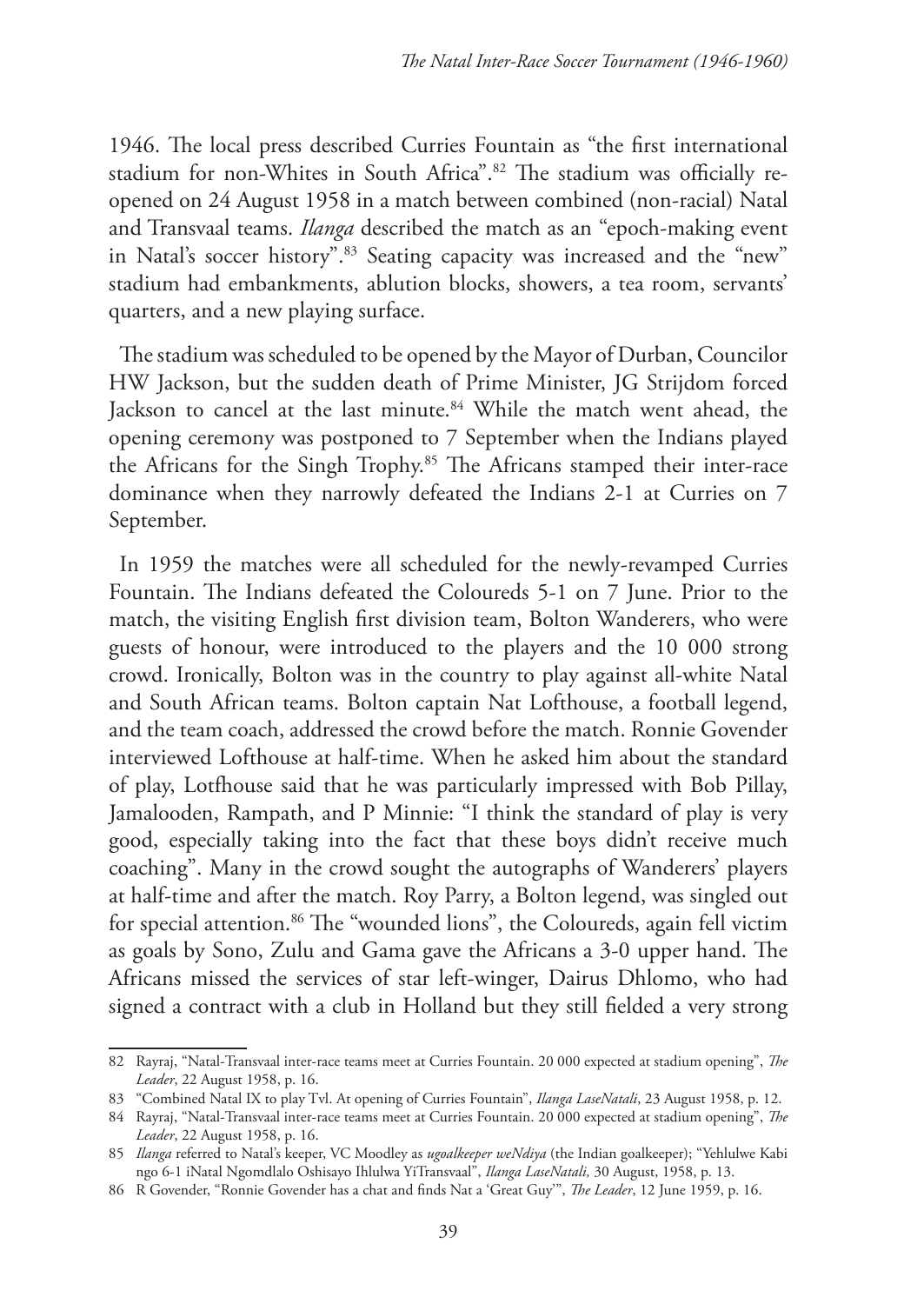team with many familiar faces. The Indians won the 1959 Singh Trophy 5-1 over the Africans on 2 August.<sup>87</sup>

Ronnie Govender, a schoolteacher and later an award winning playwright, was, at this time, also a well-acclaimed, "no-nonsense" and respected sports journalist with *The Leader*. Govender offered strong criticism of nepotism, corrupt officials and Inter-Race sports and irked many officials in the process. His reputation was underscored by letters to newspapers.<sup>88</sup> Govender strongly criticised the system of race-based soccer, suggesting that this was reinforcing race identities and that Indian soccer should "throw open their doors wholeheartedly to other races".<sup>89</sup>

The clamour for non-racial soccer grew louder in 1960.

## **1960: A triple-tie finale**

1960 saw an end to Inter-Race soccer. Pressure for non-racialism came from many quarters. While the question of professional soccer and non-racialism was being debated, the 1960 NISB tournament went ahead as scheduled. Defending champions, the Indians, defeated the Coloureds 2-0 at Curries Fountain on 29 May. The Inter-Race matches took a break to allow the national SASF tournament which was hosted in Durban. That match was cancelled at the last minute due to inclement weather and a re-match was rescheduled for 31 July. Fans were irate as many had travelled long distances to get to the match.

The earlier lockout and crowd anger probably had something to do with the events on the day as a capacity crowd of 28 000 participated in riots which suggested racial connotations.<sup>90</sup> This was a record crowd for a 'non-white' soccer match and generated £2 542 pounds in gate takings- also a new record. However, the crowd exceeded the ground's capacity and many spectators broke through the barriers and moved onto the field long before the match started. *The Leader's* eyewitness reporter wrote that "despite repeated appeals from the officials' stand, supporters jumped over the crush barriers and seated

<sup>87</sup> R Govender, "This is a soccer bonanza", *The Leader*, 31 July 1959, p. 16.

<sup>88</sup> See VD Padayachee, "Congratulations", *The Leader*, 19 June 1959, p. 14; "No-hater, 'Venom'", *The Leader*, 19 June 1959, p. 14.

<sup>89</sup> R Govender, "An open letter to SAIFA", *The Leader,* 29 May 1959, p. 16.

<sup>90</sup> For an analysis of the riots see M Ngidi, "Inter-race Soccer and the 1960 Riots in Durban, South Africa", *Historia*, Forthcoming, pp. 326-343.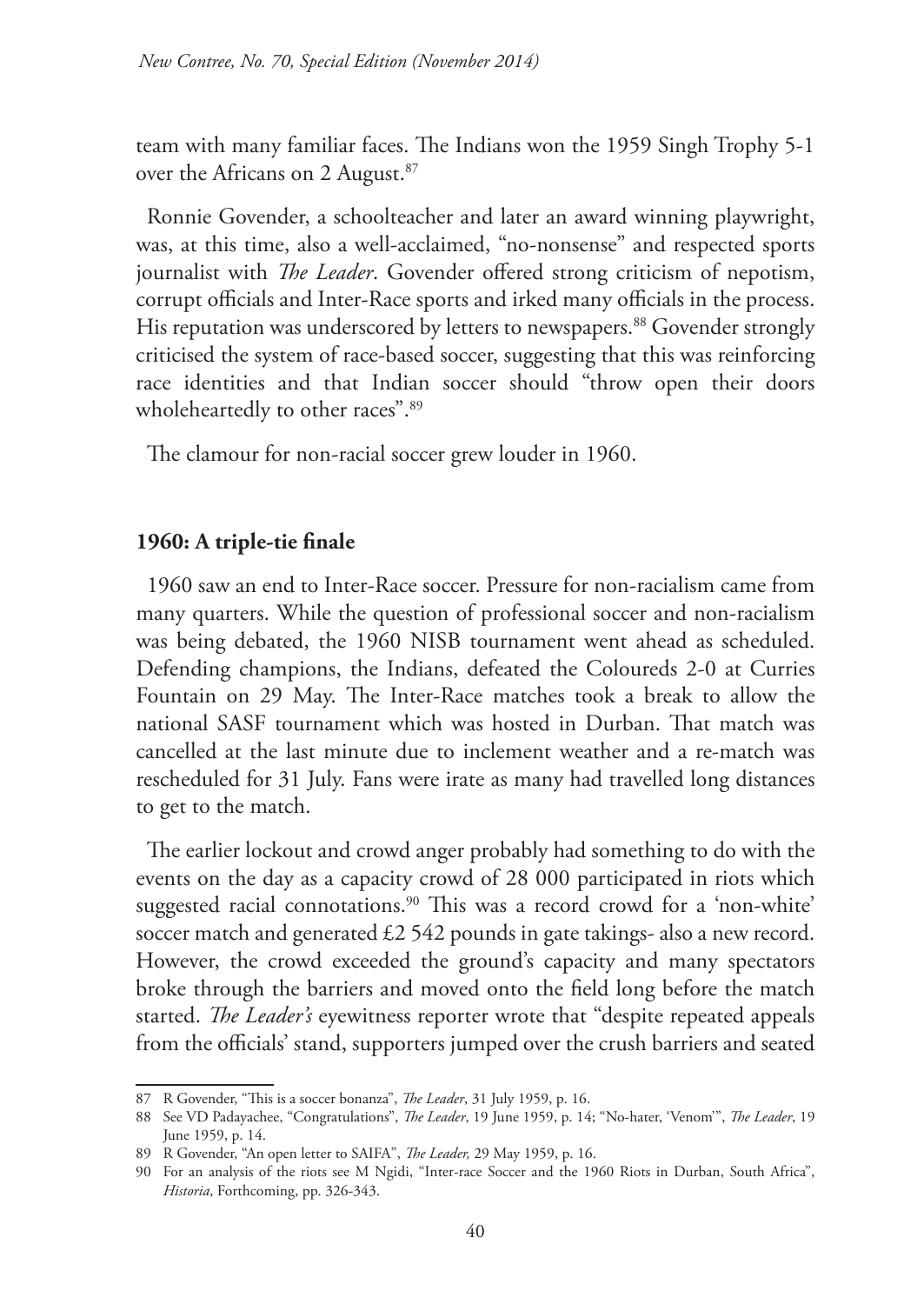themselves on the ground". The police took no action against them.

A fracas was triggered when the African team scored; this at a time when "a section of the crowd was angered by the robust tactics of some of the players".91 The violence became unstoppable as stones and bottles were flung at the players and police. Attempts by officials to calm the scenes proved fruitless. Calm was restored but reignited when play resumed and an African player was hit by a bottle. Though many factors, including overcrowding were at the heart of the dispute, critics felt that racial differentiation was the trigger of the fracas to an extent that Ronnie Govender vehemently demanded that "racial football had to go" because it was a "recipe for racial conflict".<sup>92</sup>

Despite the violence at Curries Fountain, the NISB went ahead with the match on 28 August 1960 at Somtseu Road between the Coloureds and Africans, which the Coloureds won. The last ever match of the tournament was played on 30 October between the Indians and Africans. The Coloureds were watching eagerly as there was a possibility of a three-way tie as the Coloureds and Indians were both on two points, the Coloureds having beaten the Africans but lost to the Indians. The match was won 1-0 by the Africans and for the first and only time the Singh Trophy tournament ended all square in terms of points.

It was, perhaps, the perfect way to end the tournament – a three way tie.

### **Conclusion**

The majority of urban Indians and Africans lived in Durban and Pietermaritzburg it was these centres that sport flourished though it was played elsewhere as well, a fact reflected in the selection of players from outlying areas in the Natal teams. The important themes that emerge from this article are that the leisure time activities of Indians, Africans and Coloureds were primarily male institutional forms of leisure. The state played a significant role in providing for and seeking to control African sport; elites dominated sports administration and sports activities were largely racially segregated. This reflected the broader society where the lives of Indians, Africans and Coloureds were mostly racially segregated. When they did interact, it was mostly in competition for work, housing and other services. This was a potent

<sup>91</sup> Anon., "What Sparked Off Ugly Soccer Riot", *The Leader*, 5 August 1960, pp. 1, 4.

<sup>92</sup> R Govender, *In the manure. Memories and reflections* (Cape Town, David Philip, 2008), p. 139.